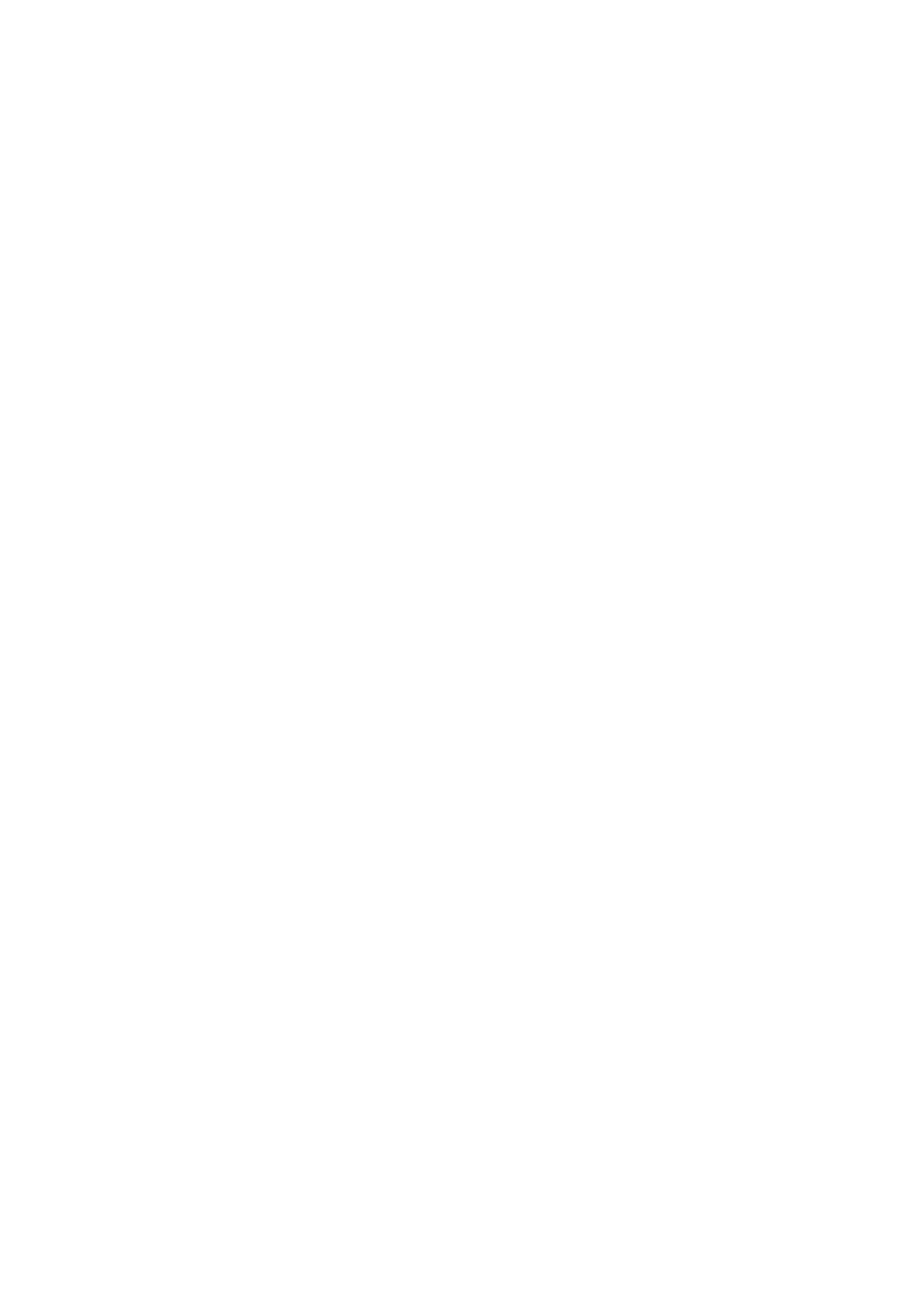# Index

#### Introduction

## PART I – ADMINISTRATION

#### **Section A – General**

- A.1 Language
- A.2 Abbreviations
- A.3 Authorities and **Responsibilities**
- A.4 Administration of the Class
- A.5 Sailing Instructions
- A.6 Class Rules Amendments
- A.7 Class Rules Interpretations
- A.8 Hull Registration Number
- A.9 Certification
- A.10 Validity of Certificates
- A.11 Compliance with Class Rules
- A.12 Re-Certification
- A.13 Retention of certification documentation

#### **Section B – Boat Eligibility**

- B.1 Certificate
- B.2 Class Association Sticker

#### PART II – REQUIREMENTS ANDLIMITATIONS

#### **Section C – Conditions for Racing**

- C.1 General
- C.2 Competitor
- C.3 Advertising
- C.4 Boat
- C.5 Hull
- C.6 Hull Appendages
- C.7 Rig
- C.8 Sails

#### **Section D – Hull**

- D.1 General
- D.2 Hull

#### **Section E – Hull Appendages**

- E.1 Parts
- E.2 General
- E.3 Keel and Rudder

## **Section F – Rig**

- F.1 Parts
- F.2 General
- F.3 Mast
- F.4 Booms
- F.5 Standing Rigging
- F.6 Running Rigging

#### **Section G – Sails**

- G.1 Parts
- G.2 General
- G.3 Mainsail
- G.4 Headsail

#### **Section H – Measurement**

H.1 Measurements

#### PART III – APPENDICES

#### **Section I – Illustrations**

- I.1 Class Insignia
- I.2 Transverse Hull Hollows
- I.3 Leech stiffening zone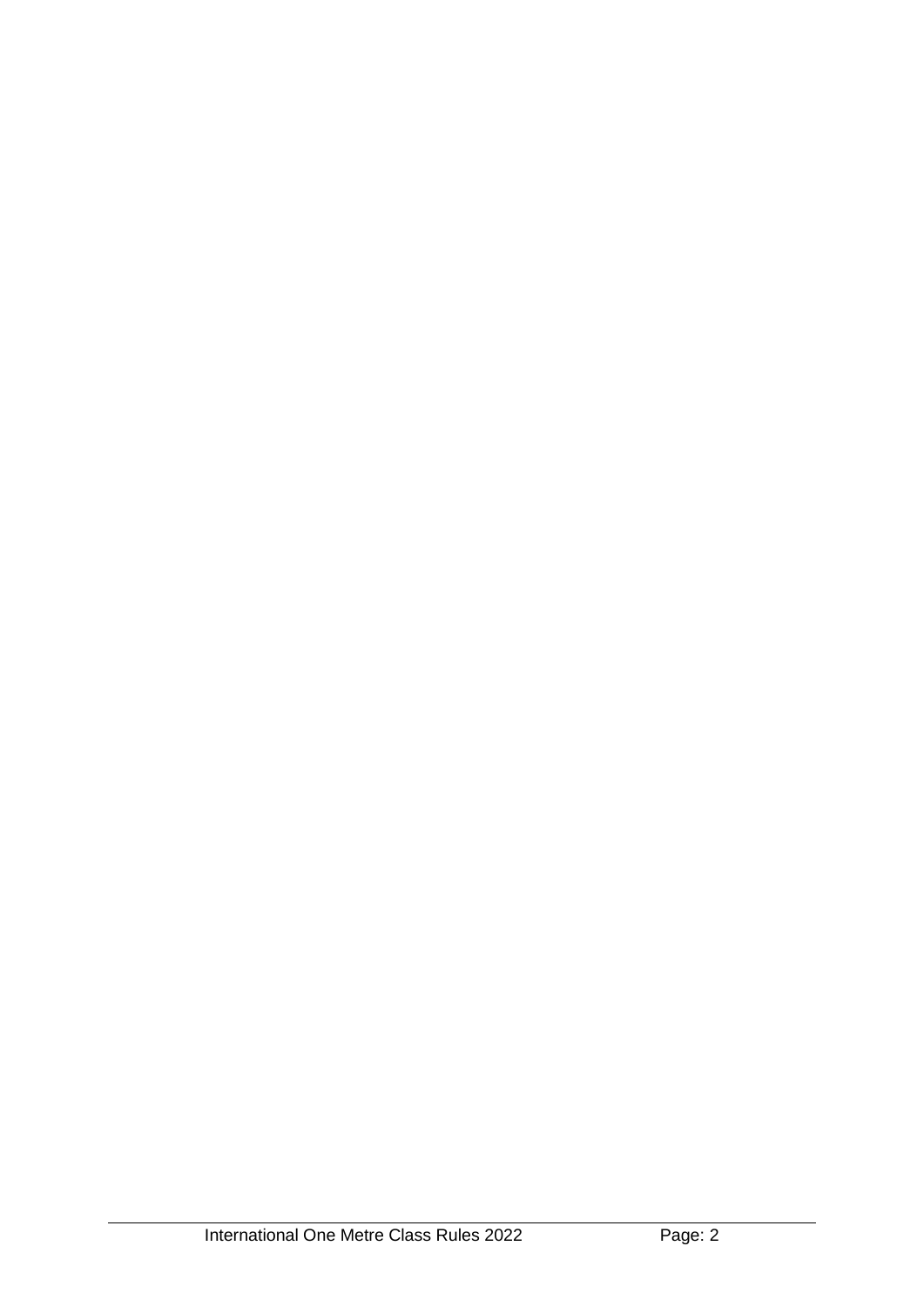# **Introduction**

This introduction provides an informal background only and the International One Metre(IOM) Class Rules proper begin on the next page.

#### Certification and alterations

IOM Class **hulls**, **hull appendages**, **rigs** and **sails** are **certified** by **certification control**.

IOM Class **hulls**, **hull appendages**, **rigs** and **sails** may, after initial **certification control** only be altered to the extent permitted in Section C of the **class rules**.

#### Responsibility

Owners and competitors should be aware that compliance with rules in Section C is NOT checked as part of the initial **certification control** process.

It is the responsibility of the owner and any other person in charge to ensure that a **boat** is maintained to comply with her **class rules** and that her **certificate** remains valid (RRS 78.1).

#### Deviations outside of tolerances

When the technical committee for an event decides that a **boat** does not comply with the **class rules** it shall protest the **boat** (RRS 60.4).

When the protest committee finds that deviations in excess of tolerances specified in the **class rules** are not caused by normal wear and tear and/or do improve the performance of the **boat**, it shall penalise her.

If the protest committee decides that a **class rule** has been breached deliberately or knowingly by an owner or competitor they may call a hearing under rule 69.

#### Class rules

Rules regulating the use of equipment during a race are contained in Section C of these **class rules**, Part I of the ERS and in the Racing Rules of Sailing.

The **class rules** for the International One Metre Class are **closed class rules** in which anything not specifically permitted by the **class rules** is prohibited. Individual rules may require, limit, or permit as necessary.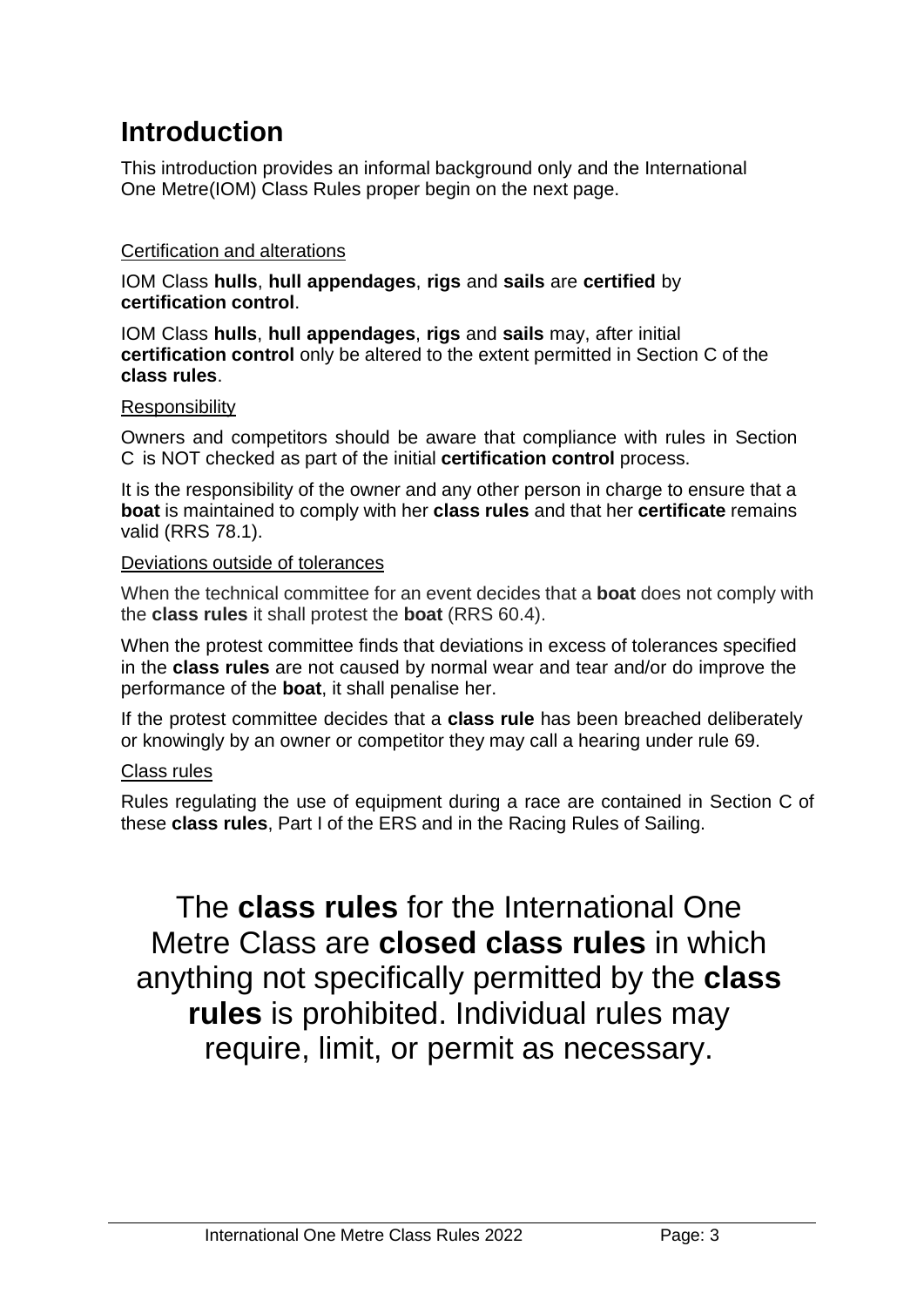# **Section A – General**

# **A.1 LANGUAGE**

- A.1.1 The official language of the class is English and in case of dispute over translation the English text shall prevail.
- A.1.2 The word "shall" is mandatory and the word "may" is permissive.
- A.1.3 Except where used in headings, when a term is printed in "bold" the definition in the ERS applies and when a term is printed in "*italics*" the definition in the RRS applies.
- A.1.4 DEFINITIONS
	- Spar The main structural part(s) of the **rig** to, or from, which **sails** are attached and/or supported.

# **A.2 ABBREVIATIONS**

| A.2.1 | WS. | <b>World Sailing</b> |
|-------|-----|----------------------|
|       |     |                      |

- IRSA International Radio Sailing Association
- MNA WS Member National Authority
- DNM IRSA Member
- IOM ICA International One Metre International Class Association
- NCA National Class Association
- ERS Equipment Rules of Sailing
- RRS Racing Rules of Sailing

# **A.3 AUTHORITIES AND RESPONSIBILITIES**

- A.3.1 The international authority of the class is the IRSA which shall cooperate with the ICA in all matters concerning these **class rules**.
- A.3.2 No legal responsibility with respect to these **class rules,** or accuracy of **certification**, rests with:

WS the IRSA the MNA the DNM the IOM ICA any NCA the **certification authority** an **official measurer**

No claim arising from these **class rules may** be entertained.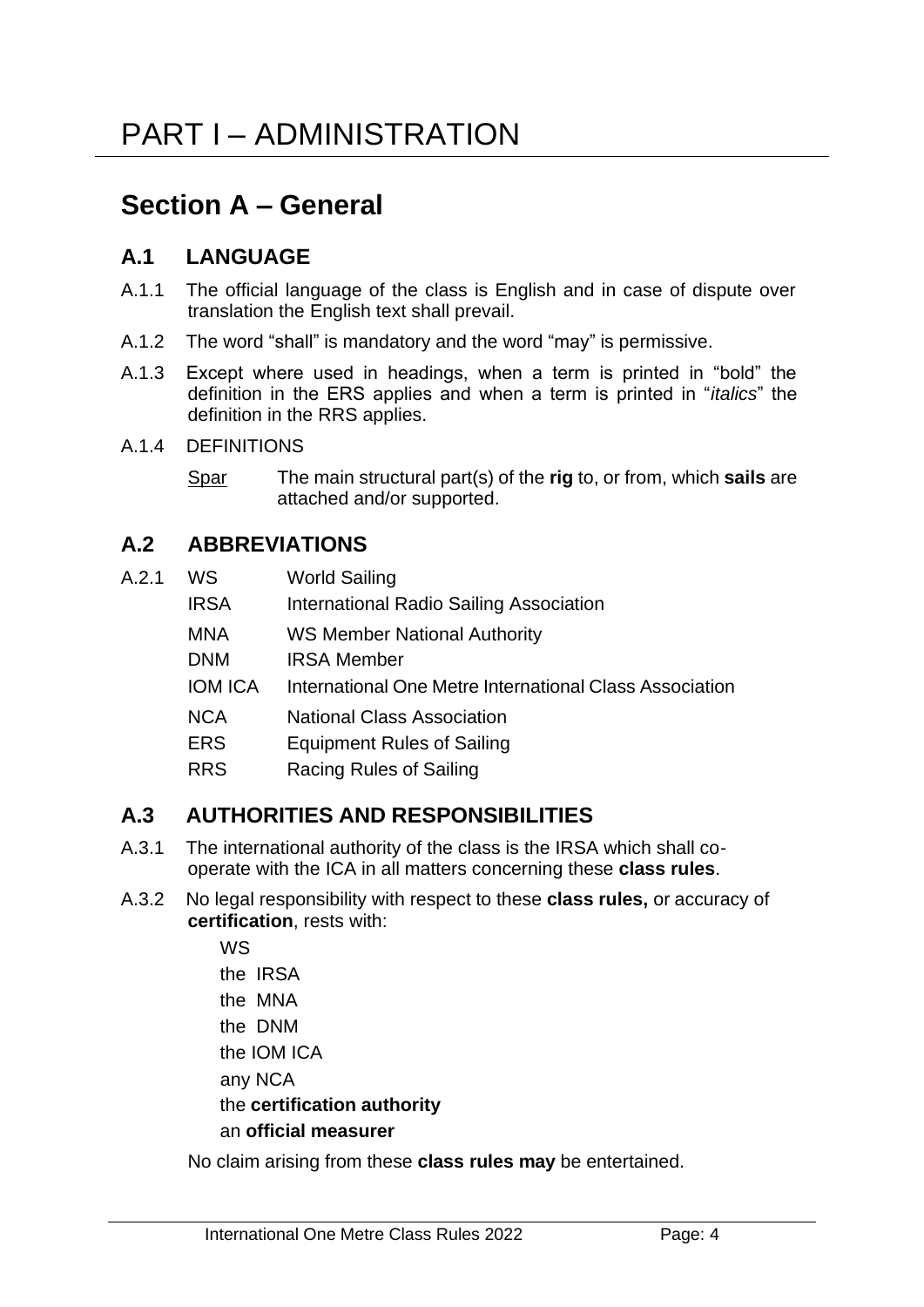A.3.3 Notwithstanding anything contained herein, the **certification authority** has the authority to withdraw a **certificate** and shall do so on the request of the IOM ICA.

# **A.4 ADMINISTRATION OF THE CLASS**

- A.4.1 IRSA has delegated its administrative functions of the class to DNMs. The DNM may delegate part or all of its functions, as stated in these **class rules**, to an NCA.
- A.4.2 In countries where there is no DNM, or the DNM does not wish to administer the class, its administrative functions as stated in these **class rules** shall be carried out by the IOM ICA which may delegate the administration to an NCA.

# **A.5 SAILING INSTRUCTIONS**

- A.5.1 These **class rules** shall not be varied by sailing instructions except as providedby A.5.2.
- A.5.2 At World or Continental Championships, the sailing instructions may vary these **class rules** only with the agreement of the IOM ICA.

# **A.6 CLASS RULES AMENDMENTS**

A.6.1 Amendments to these **class rules** shall be proposed by the IOM ICA and are required to be approved by the IRSA.

# **A.7 CLASS RULES INTERPRETATIONS**

A.7.1 GENERAL

Interpretation of **class rules** shall be made in accordance with the IRSA Regulations.

A.7.2 AT AN EVENT

Any interpretation of **class rules** required at an event may be made by an international jury constituted in accordance with the RRS. Such interpretation shall only be valid during the event and the organising authority shall, as soon as practical after the event, inform the IRSA, the DNM and the IOM ICA.

# **A.8 HULL REGISTRATION NUMBER**

- A.8.1 Registration numbers shall be issued by the **certification authority**.
- A.8.2 Registration numbers shall be issued in consecutive order starting at "1".
- A.8.3 Each **hull** shall have the **certification authority's** national letters and sequentially issued unique registration number. Under no circumstances may a registration number be used on a **hull** other than the **hull** on which it was first used.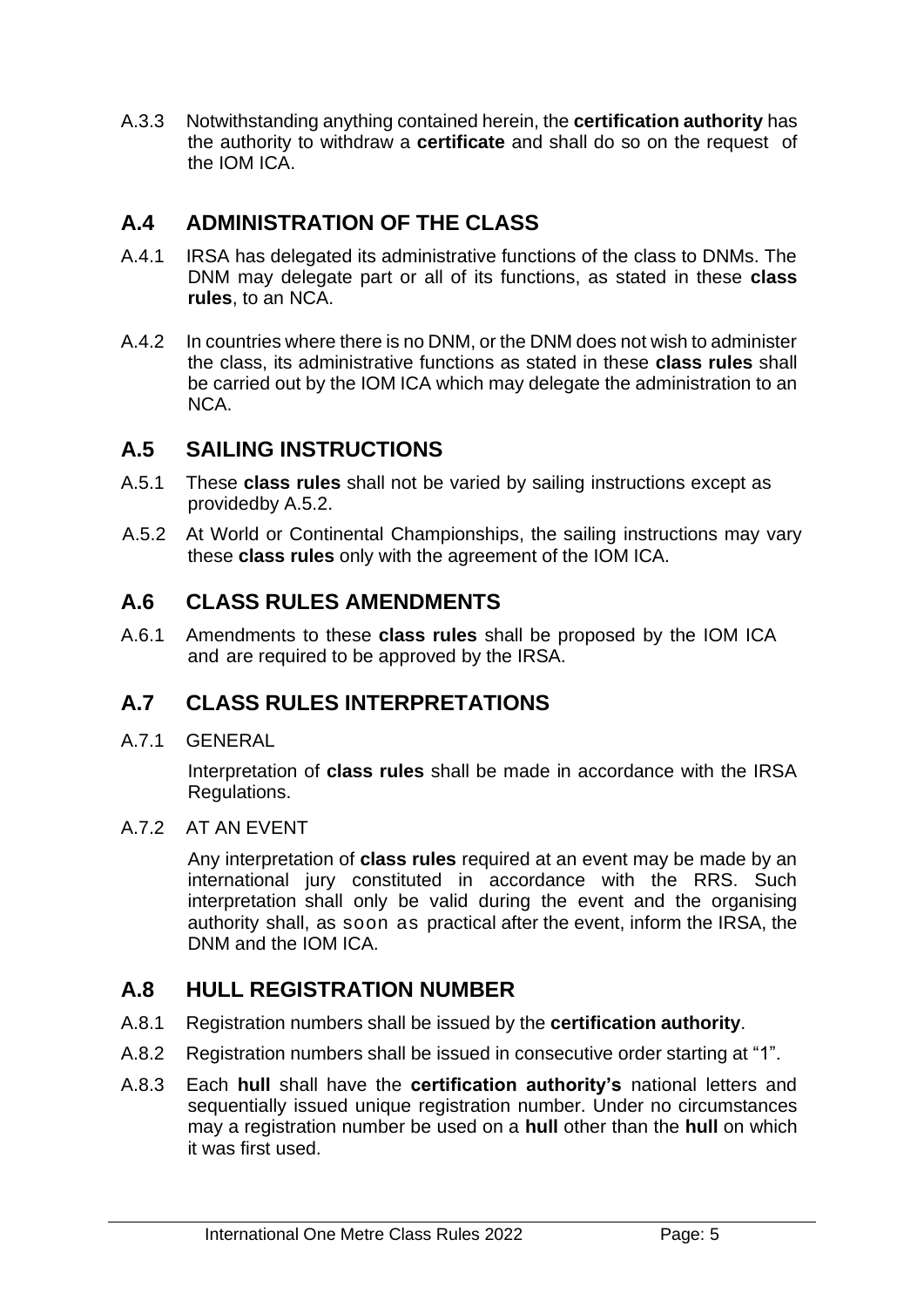# **A.9 CERTIFICATION**

- A.9.1 For the **certification** of a **hull** all items required by the **certification control** form(s) to be **certified** shall be **certified** by an **official measurer** and the details entered onto the form(s).
- A.9.2 The **certification control** form(s), and **certification** fee if required, shall be sent to the **certification authority** in the country where the **hull** is to be registered within 4 weeks after completion of **certification control.**
- A.9.3 Upon receipt of a satisfactorily completed form(s) and **certification**  fee if required within the 4-week time limit, the **certification authority**  may issue a**certificate**.

# **A.10 VALIDITY OF CERTIFICATE**

- A.10.1 A valid **certificate** is issued using the IRSA approved certification documentation in accordance with the procedures in A.9 and A.12. Certificates from other documentation or sources are invalid.
- A.10.2 A **certificate** becomes invalid upon:
	- (a) a change of ownership,
	- (b) withdrawal by the **certification authority.**

## **A.11 COMPLIANCE WITH CLASS RULES**

- A.11.1 A **boat** ceases to comply with the **class rules** upon:
	- (a) use of equipment that does not comply, or causes the **boat** not to comply,with limitations in the **class rules**,
	- (b) use of equipment that does not comply, or that causes the **boat** not to comply, with limitations recorded on the **certificate**,
	- (c) alteration or repair of equipment required by the **certification control** form(s) to be **certified**, except where permitted by the **class rules**,
	- (d) a change of **class rules** that causes equipment in use to cease to comply, except where the equipment may comply with the **class rules**  in force at thetime of its initial **certification**.
- A.11.2 A **boat** that has ceased to comply with the **class rules** may be brought into compliance:
	- (a) when limitations affecting the equipment are in the **class rules** or on the **certificate** by an **official measurer** carrying out **certification control** of affected equipment,
	- (b) and otherwise by replacing equipment that does not comply with the **class rules** or **certificate** with equipment that does comply.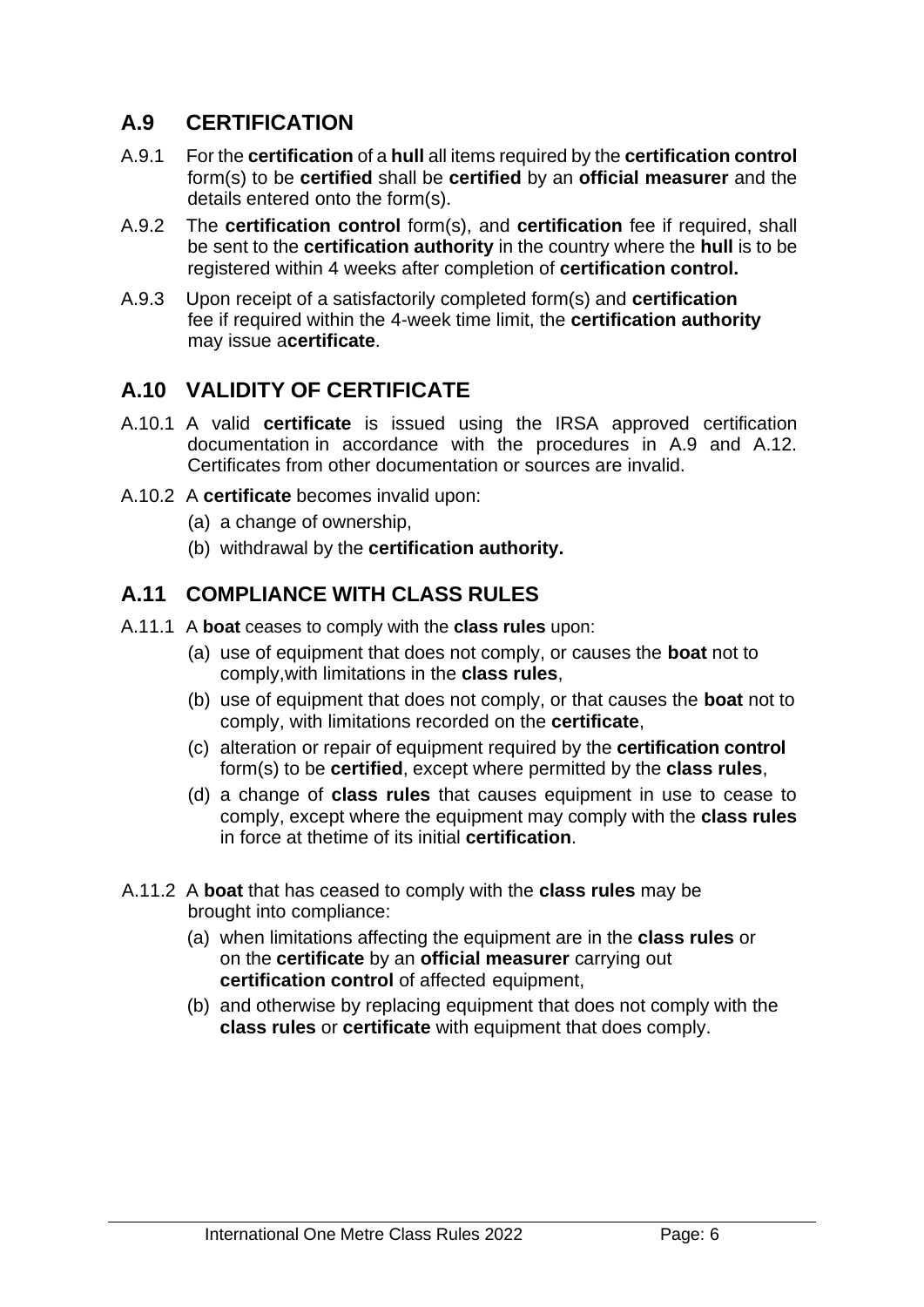# **A.12 RE-CERTIFICATION**

- A.12.1 A **hull** may be issued with a new **certificate**, showing dates of re**certification** and initial **certification** as applicable:
	- (a) when a **certificate** becomes invalid upon change of ownership by application of the new owner to the **certification authority** in the country where the **hull** is to be registered. The application shall include the old **certificate** and re-**certification** fee if required. In the case of an imported **hull** the **certification authority** shall request the **certification control** form(s) from the previous **certification authority** and a new **hull** registration number shall be issued,
	- (b) when a **certificate** has been withdrawn, or when the **certificate** and **certification control** form(s) cannot be located

by application of the procedure in A.9.

# **A.13 RETENTION OF CERTIFICATION DOCUMENTATION**

- A.13.1 The **certification authority** shall:
	- (a) retain the original documentation upon which the current **certificate** is based,
	- (b) upon request, transfer this documentation to the new **certification authority** if the **hull** is exported.

# **Section B – Boat Eligibility**

For a **boat** to be eligible for *racing*, it shall comply with the rules in this section.

# **B.1 CLASS RULES AND CERTIFICATION**

- B.1.1 The **boat** shall:
	- (a) be in compliance with the **class rules**.
	- (b) have valid **certificate**.
	- (c) have valid **certification marks** as required.

# **B.2 CLASS ASSOCIATION STICKER**

B.2.1 A valid class association sticker, if required by the NCA or the IOMICA, shall be affixed to the **hull** in a conspicuous position.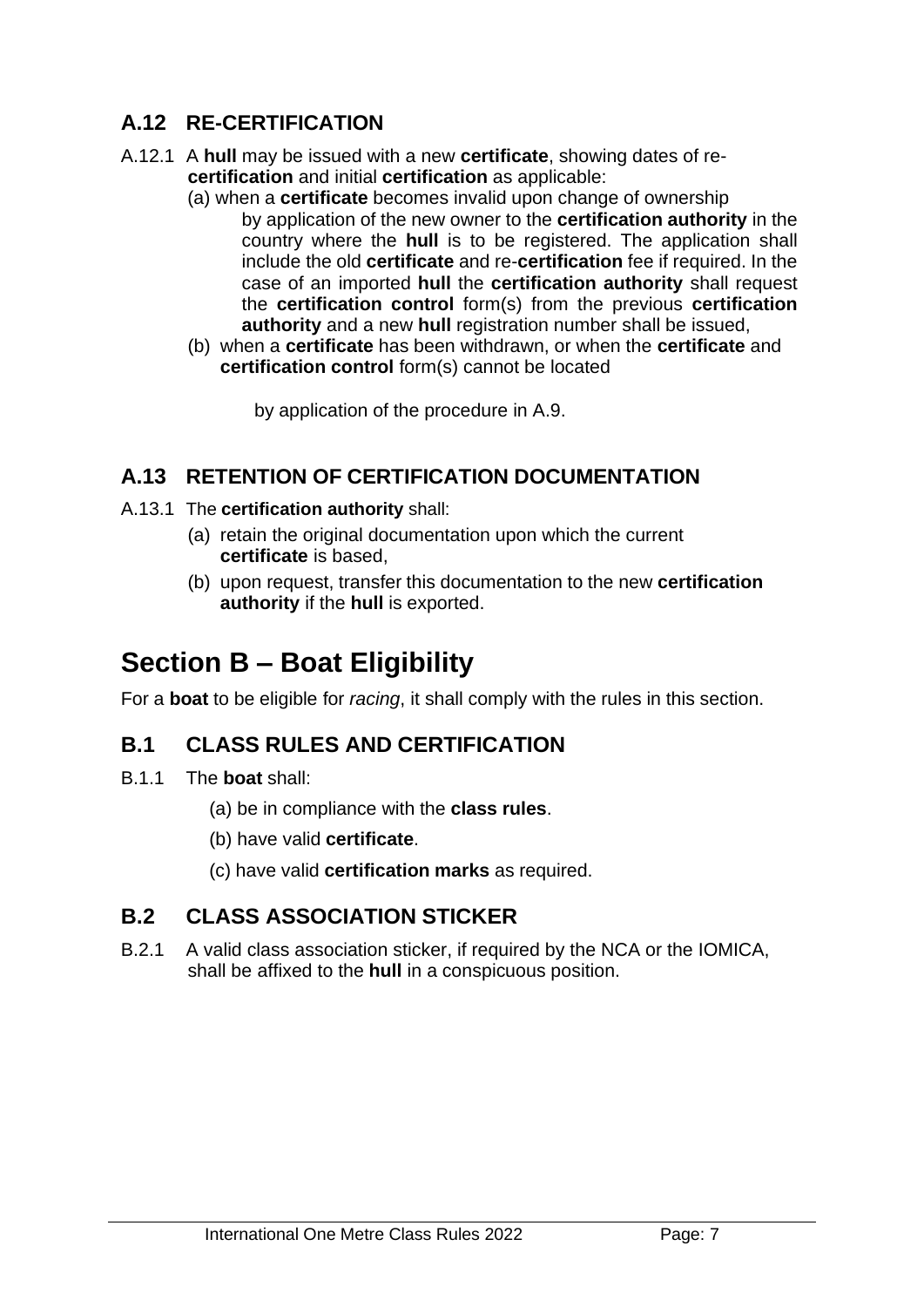# PART II – REQUIREMENTS AND LIMITATIONS

The competitor and the **boat** shall comply with the rules in Part II when *racing*. Measurement to check compliance with rules of Section C is not part of **certification control**.

The rules in Part II are **closed class rules. Certification** shall be carried out in accordance with the ERS except where varied in this Part*.*

# **Section C – Conditions for Racing**

## **C.1 GENERAL**

#### C.1.1 RULES

The following ERS rules shall not apply:

(a) B.1.2 **Mast Lower Limit Mark**

- (b) B.2 **Headsail Booms**
- (c) H.5.4 **Extended as necessary.**

## **C.2 COMPETITOR**

- C.2.1 LIMITATIONS
	- (a) One competitor only shall control the **boat**.
	- (b) The competitor shall not be substituted during an event.

#### **C.3 ADVERTISING**

C.3.1 LIMITATIONS

The **boat** shall display only such advertising as permitted by the WS Advertising Code.

# **C.4 BOAT**

#### C.4.1 DIMENSIONS

With the **boat** floating in fresh water:

|  | THIHHUILI TIRAIHUILI |
|--|----------------------|
|  | 370 mm 420 mm        |
|  |                      |
|  |                      |
|  |                      |

#### C.4.2 WEIGHT

minimum maximum

minimum maximum

| The weight of <b>boat</b> in dry condition excluding wind |  |
|-----------------------------------------------------------|--|
|                                                           |  |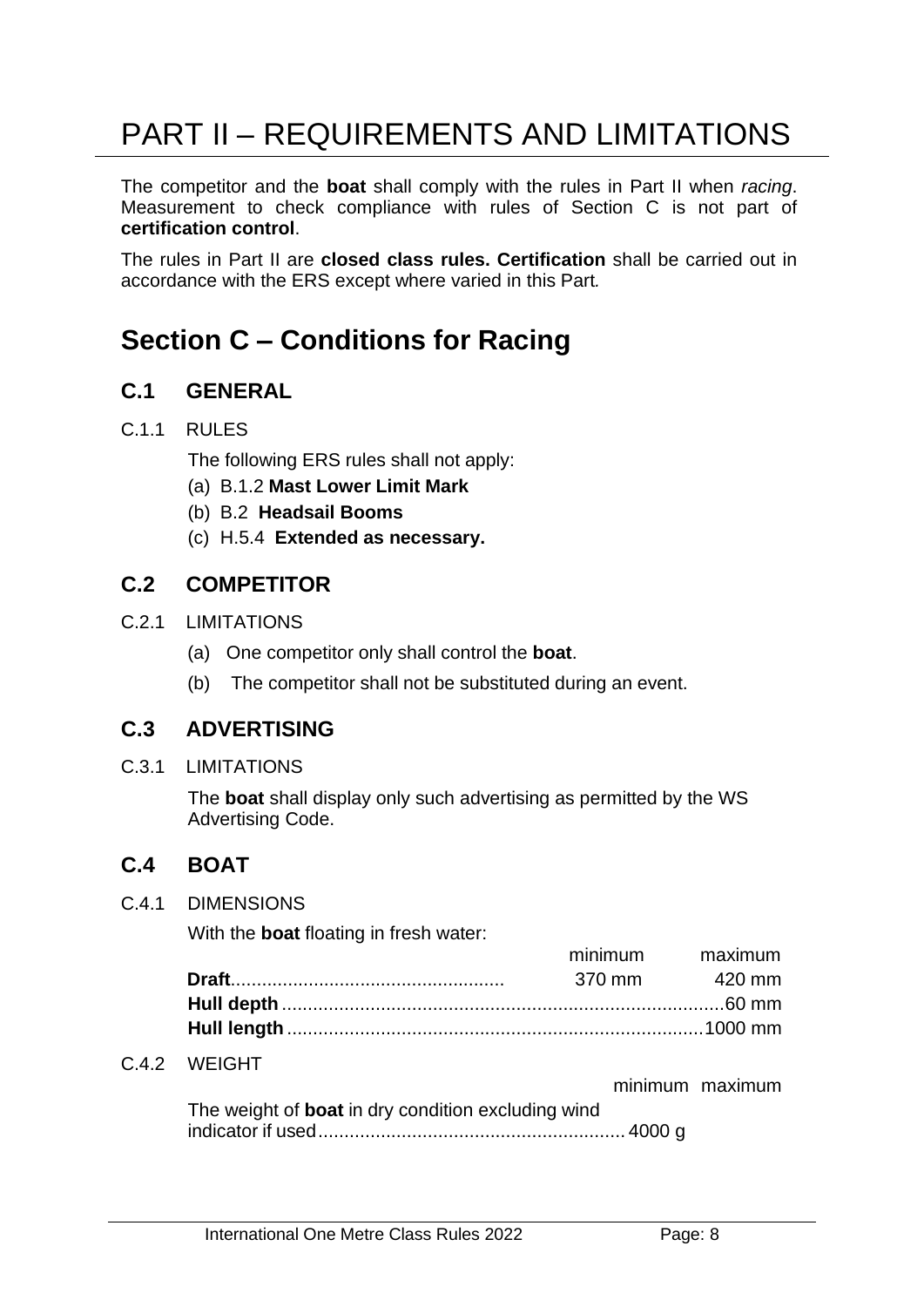#### C.4.3 CORRECTOR WEIGHT(S)

**Corrector weight**(**s**) to achieve compliance with C.4.2, if used, shall be fixed in/on the **hull** and not be altered or moved during an event**.**

#### C.4.4 WATER

Water shall not be used to trim the **boat** and it may be removed at any time.

## **C.5 HULL**

- C.5.1 LIMITATIONS
	- (a) The **hull** shall not be substituted during an event.
	- (b) Except for fittings the geometry of the **hull** shell and deck shall not be changed during an event.

#### C.5.2 IDENTIFICATION

The **hull** registration number shall be displayed on the external surface of the **hull** shell or deck clearly and legibly with a minimum height of 20 mm.

#### C.5.3 MAINTENANCE

Routine maintenance to the **hull** such as removing and adding fittings and remote control equipment, replacing **hull** patches, painting, polishing, smoothing etc., is permitted without undergoing new **certification control**  provided the compliance with D.2 is not affected.

#### C.5.4 REMOTE CONTROL

EQUIPMENTUSE

- (a) The **rudder** control unit shall control the **rudder** only.
- (b) The **sheet** control unit shall control the **mainsail sheet** and **headsail sheet**

only.

- (c) Following systems are prohibited:
	- (1) Non-mechanical systems for automated control of the **rig**,
	- (2) Non-mechanical systems for automated control of the **sails**,
	- (3) Automated steering,
	- (4) Automated navigation.
- (d) On board camera(s) and/or the use of images from any source while *racing* is prohibited.
- (e) Except for the establishment and maintenance of a radio control link, control unit positioning information, signal strength and battery status information, radio transmission from the **boat** while *racing* is prohibited.
- (f) During an event remote control and related equipment if temporarily removed and or replaced shall be:
	- (1) refitted in the same position.
	- (2) replaced by equipment of similar weight.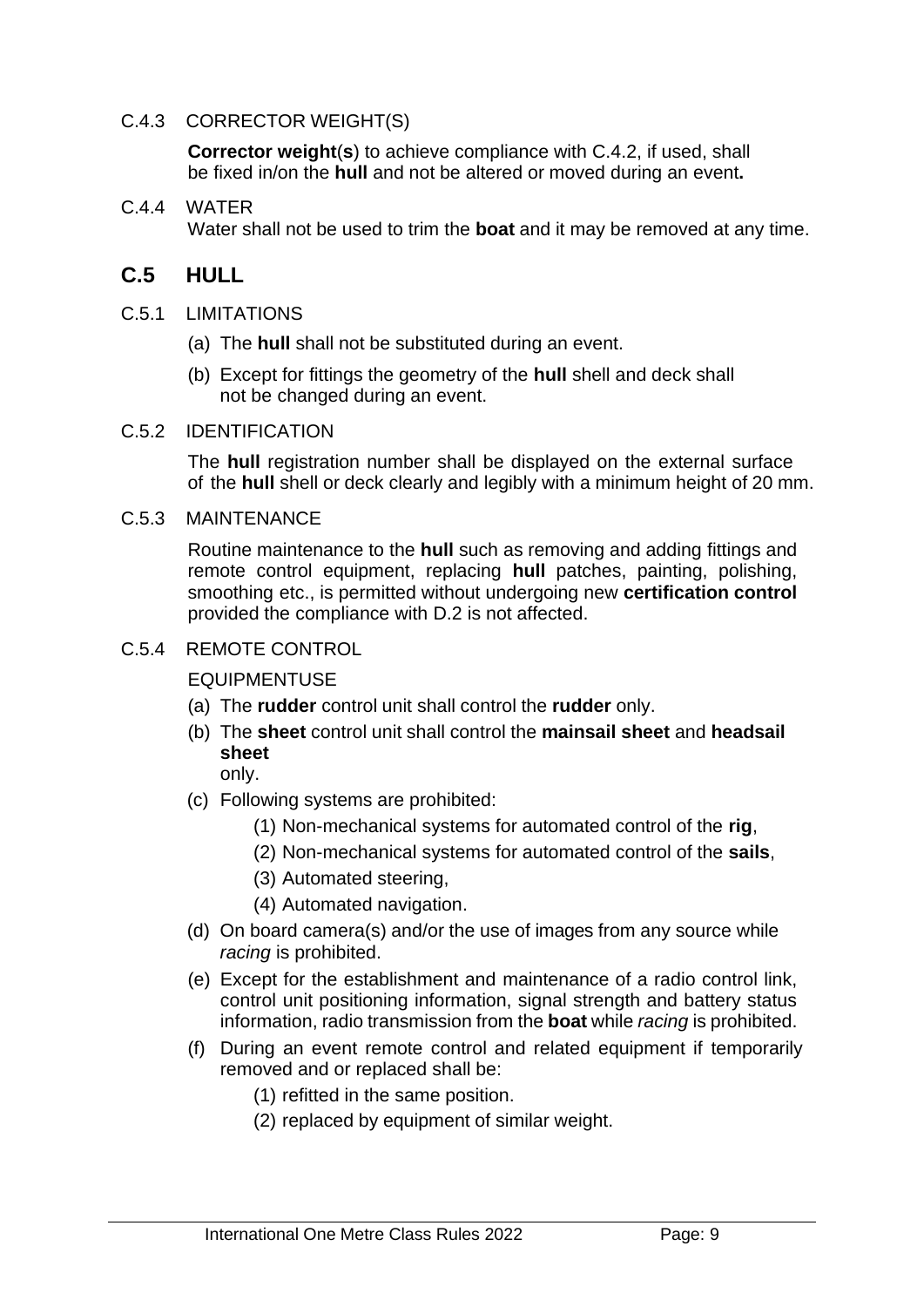# **C.6 HULL APPENDAGES**

#### C.6.1 MAINTENANCE

The **hull appendages** may be altered after **certification control,** without undergoing new **certification control**, provided compliance with E.3 is not affected.

#### C.6.2 LIMITATIONS

Except when a **hull appendage** has been lost or damaged beyond repair, only one **keel** and one **rudder** shall be used during an event. Replacement may be made only with the approval of the race committee. Unless the **hull appendage** has been lost, the race committee shall remove or cancel any **event limitation mark** attached to the **hull appendage** that has been replaced.

#### C.6.3 USE

- (a) The **keel** shall not move or rotate relative to the **hull**, except by flexing.
- (b) The **hull appendages** shall not project outboard of the **hull**.
- (c) If removed:
	- (1) The **keel** shall be refitted in the same attitude and position in the **hull**.
	- (2) Parts of the **keel** shall be refitted in the same attitude and position relative to the **keel**.
	- (3) The **rudder** shall be refitted in the same attitude and position relative to the **hull**.

#### C.6.4 WEIGHTS

|  | minimum maximum |
|--|-----------------|
|  |                 |
|  |                 |

# **C.7 RIG**

#### C.7.1 LIMITATIONS

Except when an item has been lost or damaged beyond repair, one **mast**, one **mainsail boom** and one **headsail boom**, for each of the three **rigs**, may be used during an event. Replacement may be made only with the approval of the race committee. Unless the spar is lost, the race committee shall remove or cancel any **event limitation mark** attached to the spar that has been replaced.

#### C.7.2 USE

The **rig** shall not project beyond the fore and aft ends of the **hull**.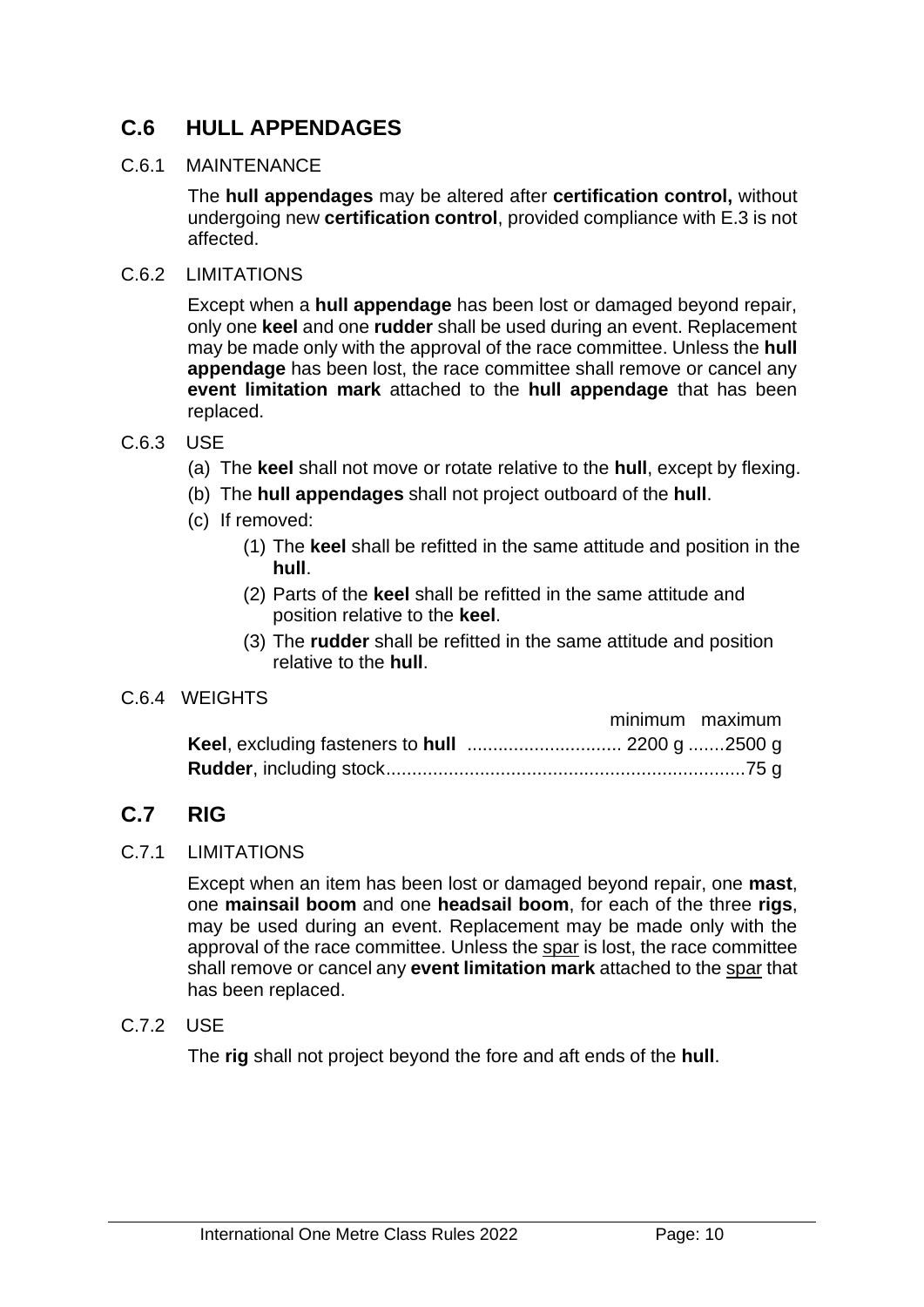#### C.7.3 CORRECTOR WEIGHTS

- (a) **Corrector weights** of any material may be positioned in and/or on a **mast** spar below the **lower point**. **Corrector weights** of density greater than 8000 kg/m3 may be positioned in and/or on a **mast** spar above the **lower point**.
- (b) Such weights may be removed or added at any time subject to C.4.1 andC.4.2.
- C.7.4 MAST

| (a) DIMENSIONS                                  |                 |  |
|-------------------------------------------------|-----------------|--|
|                                                 | minimum maximum |  |
| Lower point to deck limit mark                  | 60 mm  100 mm   |  |
| Within these limits, the variation in height of |                 |  |

(b) USE

The spar stepping position and wind indicator position are optional.

#### C.7.5 STANDING RIGGING

USE

The **headsail boom** swivel shall be attached to the **hull** approximately on the **hull** centre plane. The alignment of the swivel between the **hull** and the **headsail boom** shall be controlled only by the **rigging** tension.

C.7.6 RUNNING RIGGING

USE

- (a) The **mainsail sheet** and the **headsail sheet** may be worked by a **sheet** control line attached to the **sheet** control unit.
- (b) The upper end of any **headsail boom** topping lift shall be attached to the **headsail halyard** and/or **stay**, or their **mast** spar fitting(s).
- (c) A **headsail boom** topping lift restraint line(s) attached to, or passing around, the topping lift may be attached to and/or passed around any or all of the following: topping lift; **headsail**; **headsail halyard**; **headsail stay**; **headsail boom**.
- (d) A **mainsail tack** control line may be passed around or through the **mast** spar, and/or the **mainsail boom** spar.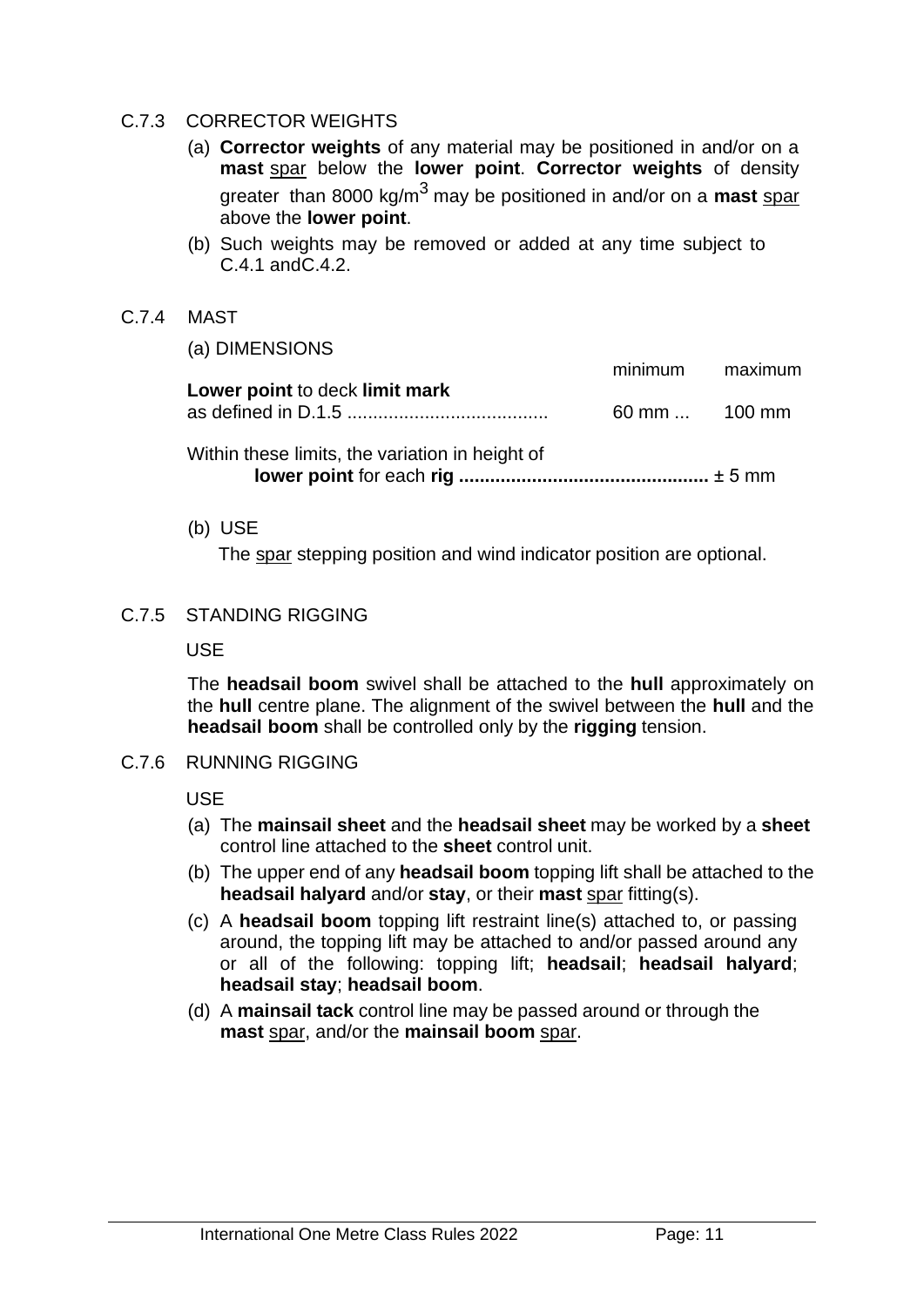# **C.8 SAILS**

#### C.8.1 MAINTENANCE

Routine maintenance such as replacement of battens and patching over damaged areas is permitted without undergoing new **certification control**.

C.8.2 LIMITATIONS

Except when a **sail** has been lost or damaged beyond repair, no more than one **mainsail** and one **headsail**, for each **rig**, shall be used during an event. Replacement may be made only with the approval of the race committee. Unless the **sail** is lost, the race committee shall remove or cancel any **event limitation mark** attached to the **sail** that has been replaced.

#### C.8.3 USE

- (a) GENERAL
	- (1) A **sail** of one **rig** shall not be used with another **rig**.
	- (2) A **sail** may not be used alone, except where the other **sail** of that **rig** has been lost or damaged during the race.
- (b) MAINSAIL
	- (1) The **tack point** shall not be set more than 25 mm forward of the forwardend of the **boom** spar and the **clew point** shall not be set more than 25 mm aft of the aft end of the **boom** spar (excluding its fittings).
	- (2) Any **luff** bolt rope or **luff** slides shall be set in a **mast** spar track.
	- (3) **Luff tabling** may envelop a **mast** spar jackstay.
- (c) HEADSAIL
	- (1) A line taken through the **tack point** and the **head point** shall cut the forward face of the **mast** spar lower than the lower edge of the **headsail stay limit mark** at the fore side of the spar when the **boom** is on the centre plane of the **hull**.
	- (2) The **tack point** shall not be set more than 25 mm forward of the forward end of the **boom** spar and the **clew point** shall not be set more than 25 mm aft of the aft end of the **boom** spar.
	- (3) **Luff tabling** may envelop the **headsail stay**.
	- (4) Any **luff** slides shall be set on the **headsail stay**.

#### C.8.4 IDENTIFICATION

(a) Sail Identification shall comply with IRSA Supplementary Class Rules.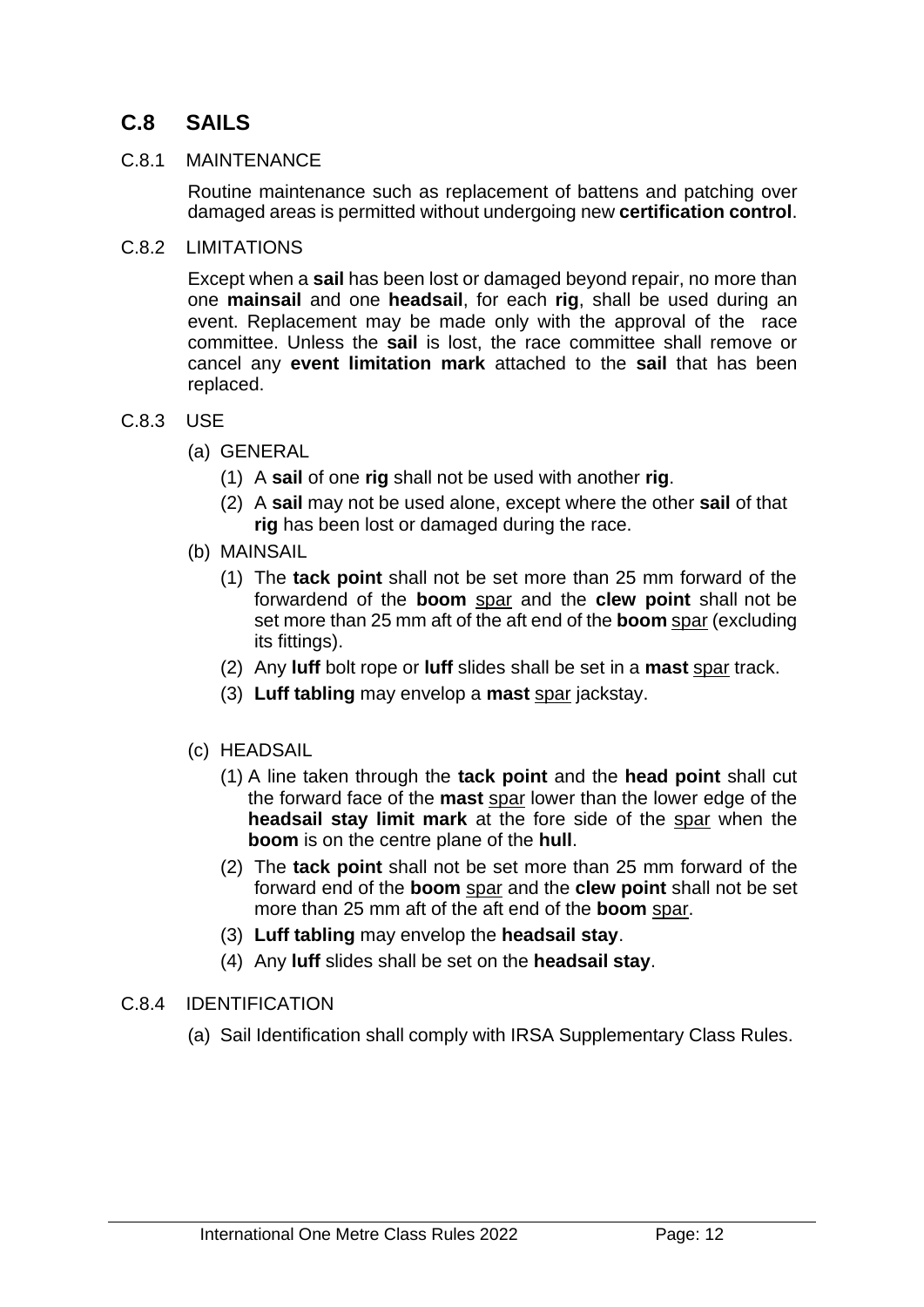# **Section D – Hull**

# **D.1 GENERAL**

#### D.1.1 RULES

The **hull** shall either comply with the **class rules** in force at the time of its initial **certification control** or comply with the current **class rules**.

#### D.1.2 CERTIFICATION

See rule A.9.

#### D.1.3 BUILDERS

- (a) No building licence is required for **hulls** built in accordance with D.2.1.
- (b) A building licence may be granted to commercial builders who wish to use mass production methods to lower the cost of **hulls**, but which do not comply with D.2.1. Such licence shall be based on a building specification approved by the ICA and the IRSA and a contract between the IRSA and the builder.
- D.1.4 IDENTIFICATION
	- (a) The **hull** registration number shall be marked in an easily visible location on a non-removable part of the **hull** excluding fittings and **corrector weights** by any of the following means: painting on, engraving in, bonding in, moulding in.
	- (b) A builder's mark may be applied.

#### D.1.5 DECK LIMIT MARK The deck **limit mark** shall be displayed on the centre plane of the **hull** near to the **mast** position. It shall be a minimum of 5 mm in diameter.

# **D.2 HULL**

D.2.1 MATERIALS

Construction materials of the **hull**, excluding fittings and remote control equipment but including any supports and containers for such items, are unrestricted subject to the following:

- (1) With the exception of elastomer, materials shall not be: expanded, foamed, honeycombed.
- (2) Fibre reinforcement materials with a higher modulus of elasticity than glass fibre are prohibited.

#### D.2.2 CONSTRUCTION

Construction is unrestricted subject for the following:

- (a) The **hull** shall be a **monohull**.
- (b) Except for trunking for the **keel** and **rudder**, the **hull** shall not have:
	- (1) Voids in the **waterplane** and/or the underwater profile,
	- (2) Hollows in the plan view that exceed 3 mm,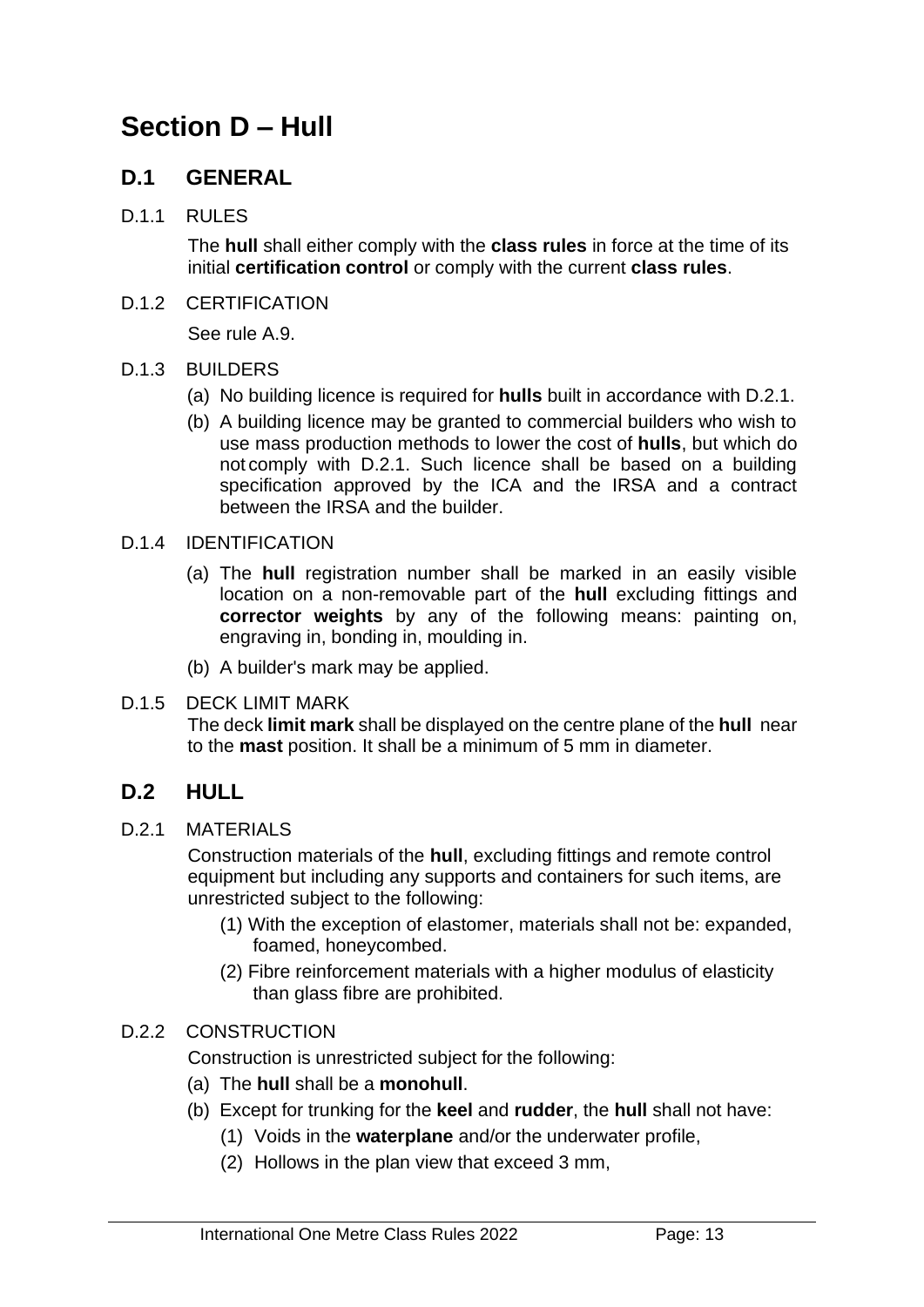- (3) Hollows in the underwater profile that exceed 3 mm,
- (4) Transverse hollows in the undersurface of the **hull** that exceed 3 mm when tested parallel to the **waterplane** as in figure I.2.
- (c) The forward 10 mm of the **hull** shall be made of elastomer.
- (d) The **rudder** shall be attached to the **hull** aft of where the **keel** is attached.

#### D.2.3 CONSTRUCTION TECHNIQUES

Construction techniques for forming a **hull** are unrestricted subject to compliance with D.1.3 (b) and D.2.1.

#### D.2.4 FITTINGS

Fittings are unrestricted except that:

- (a) Fittings that may contribute to the stiffness and/or strength and/or watertight integrity of the **hull** shall be of materials permitted by D.2.1.
- (b) Ball and/or roller bearings may only be used for: **sheet** control line blocks, **mainsail boom sheet** blocks and **headsail boom sheet** blocks.
- (c) Fittings shall not project outboard of the **hull** shell or deck.

#### D.2.5 REMOTE CONTROL EQUIPMENT

- (a) The following are permitted:
	- (1) One or more receivers.
	- (2) One **rudder** control unit.
	- (3) One **sheet** control unit.
	- (4) Battery cells assembled in one or more packs.
	- (5) Electric cables, connectors and switches.
	- (6) One device to indicate the battery voltage. In addition, items listed under (1) to (5) may have their own built-in battery voltage indication.
	- (7) A device to control downstream voltage delivered to permitted radio control equipment as defined by items listed under (1) to (6) of this rule.
- (b) The **rudder** control unit and the **sheet** control unit may contain ball and/or roller bearings.
- (c) Remote control equipment may be fastened using hook and loop fasteners and/or materials in compliance with D.2.1.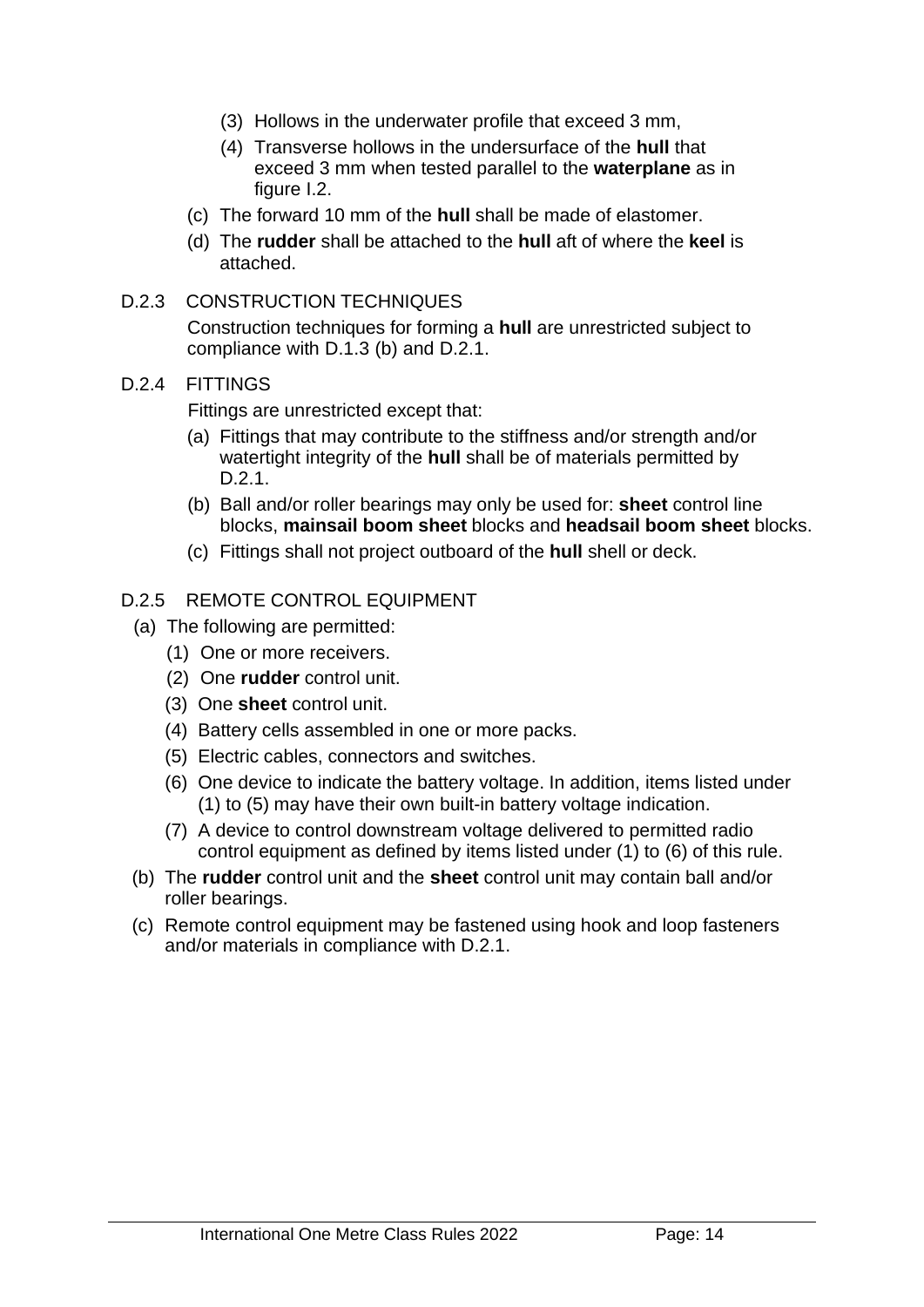# **Section E – Hull Appendages**

# **E.1 PARTS**

#### E.1.1 MANDATORY

- (a) **Keel**, which may comprise a **fin** and a **bulb**.
- (b) **Rudder**

# **E.2 GENERAL**

#### E.2.1 RULES

**Hull appendages** shall comply with the current **class rules**.

#### E.2.2 BUILDERS

No licence is required.

# **E.3 KEEL AND RUDDER**

E.3.1 MATERIALS

Materials shall not be of density higher than lead (11340 kg/m $^3$ ).

#### E.3.2 CONSTRUCTION

Construction is unrestricted subject to the following:

- (a) The **keel** and **rudder** shall be removable from the **hull**.
- (b) The **keel** and **rudder** shall not
	- (1) be connected,
	- (2) be articulated,
	- (3) have openings through which water could flow when in use.
- E.3.3 CONSTRUCTION TECHNIQUES Construction techniques for forming **hull appendages** are unrestricted.

# **E.4 KEEL**

| E.4.1 DIMENSIONS                                |                 |
|-------------------------------------------------|-----------------|
|                                                 | minimum maximum |
| The largest transverse dimension except for the |                 |
|                                                 |                 |
|                                                 |                 |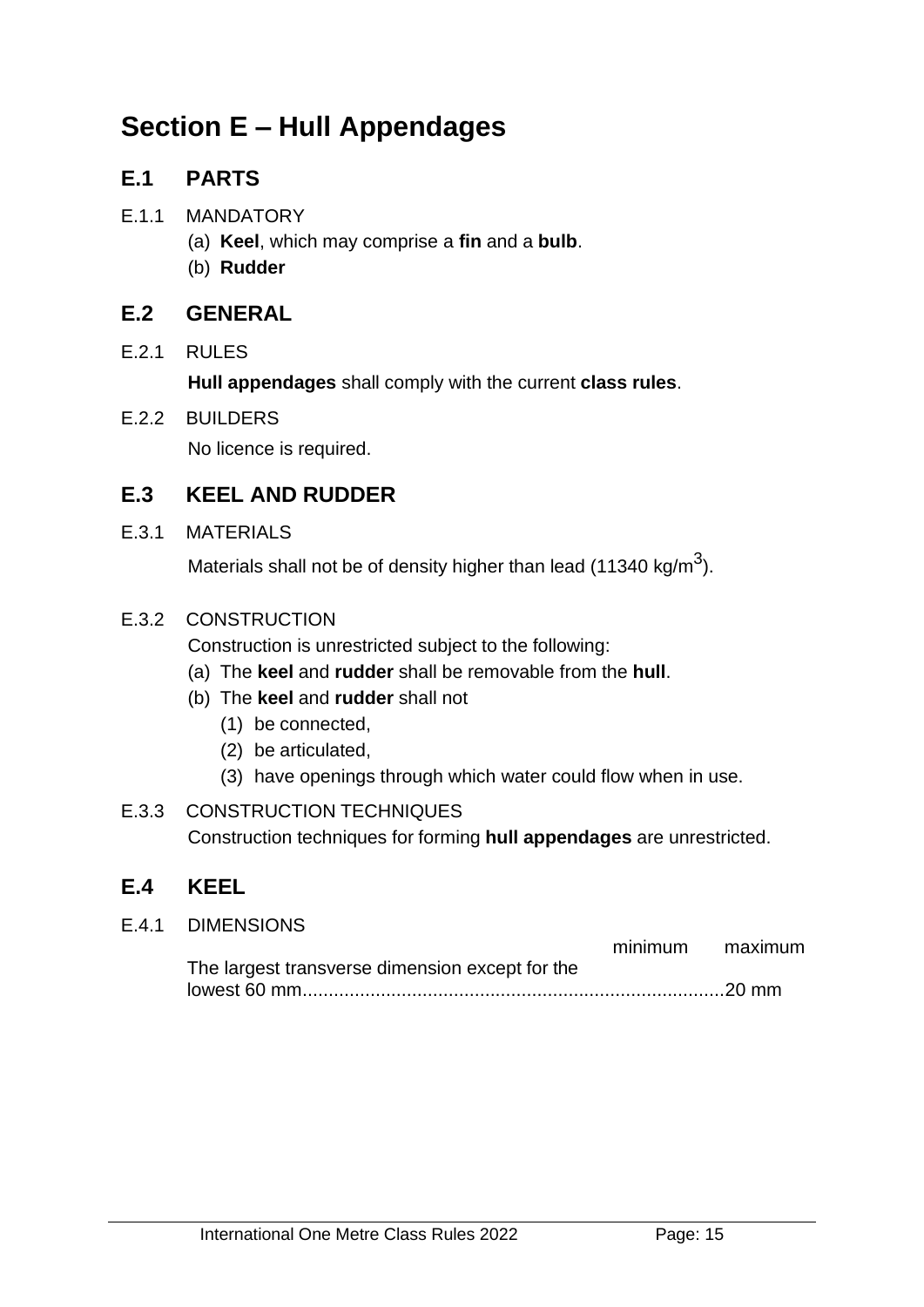# **Section F – Rig**

# **F.1 PARTS**

- F.1.1 MANDATORY
	- (a) **Mast**.
	- (b) **Mainsail boom**.
	- (c) **Headsail boom**.
	- (d) **Standing rigging**.
	- (e) **Running rigging**.
	- (f) Fittings.

# **F.2 GENERAL**

F.2.1 RULES

**Rigs** shall comply with the current **class rules**.

F.2.2 MANUFACTURERS

No licence is required.

F.2.3 LIMITATIONS

The function of items shall be limited to what is normally provided by items of their type.

- F.2.4 CONSTRUCTION
	- (a) Fittings and/or control lines may be combined provided their function is not extended beyond what is permitted.
	- (b) The position of parts, and the length and tension of **rigging**, may be adjustable unless otherwise restricted.
	- (c) Ball and/or roller bearings may be used for: kicking strap fitting; gooseneck; **mainsail boom sheet** blocks; **headsail boom sheet** blocks; **headsail boom** swivel.
	- (d) Where the **mast** kicking strap fitting and/or gooseneck:
		- (1) are exposed,
		- (2) are not of circular cross section, and
		- (3) rotate,

they shall not exceed 20 mm in any cross section perpendicular to the axis of rotation.

F.2.5 CONSTRUCTION TECHNIQUES

Construction techniques for forming **rigs** are unrestricted.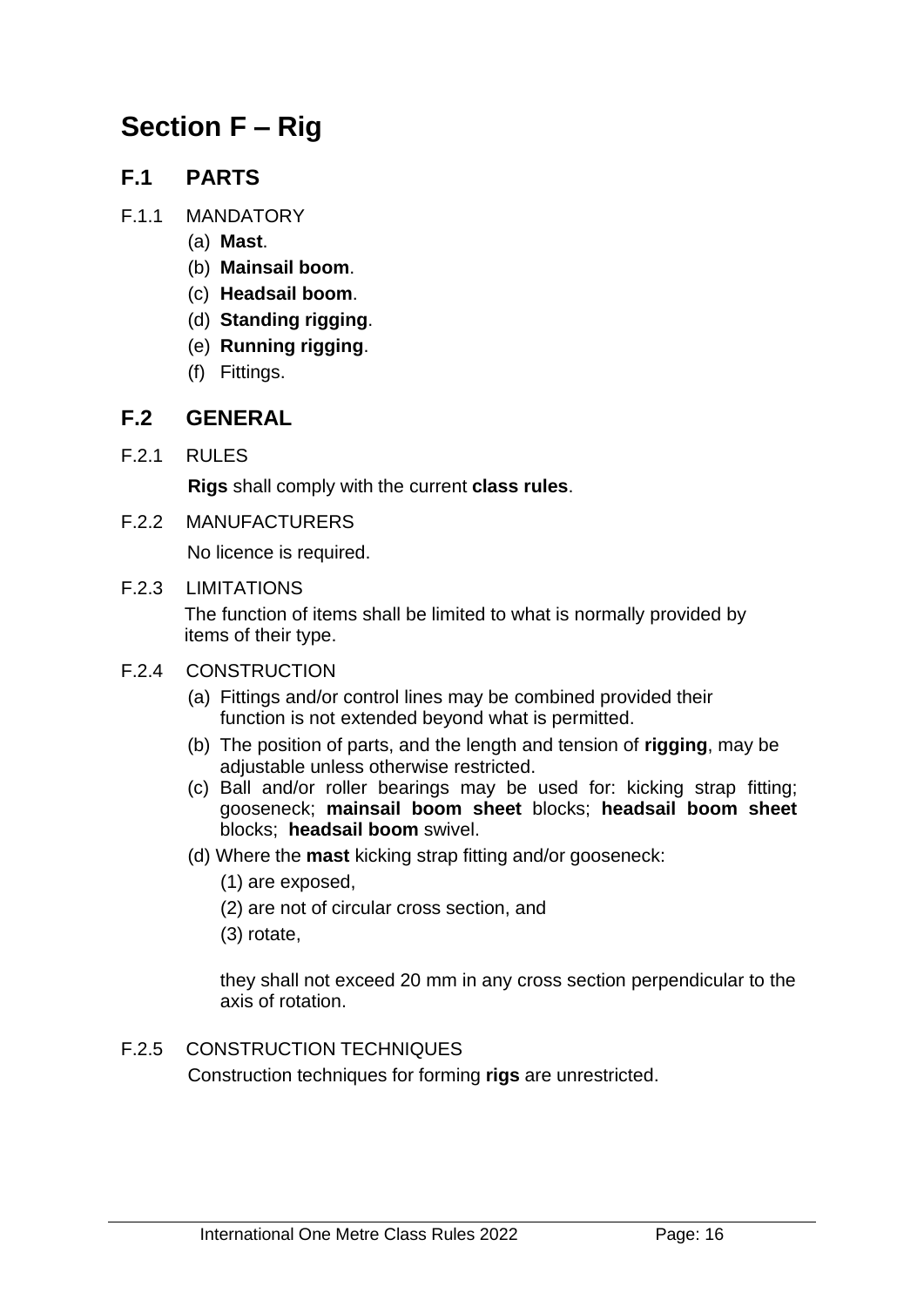#### F.2.6 CERTIFICATION CONTROL

Measurement between:

- (a) **Lower point** and **upper point** shall be taken between points identified by intersections of relevant **limit marks** ends and aft centerline of **mast**.
- (b) **Headsail stay limit mark** and **upper point** shall be taken between points identified by intersections of relevant **limit marks** ends and fore centerline of **mast** spar.

#### **F.3 MAST**

- F.3.1 MATERIALS
	- (a) The spar shall be aluminium alloy of 2024, 5754, 6005, 6060, 6061, 6063, 6082 or 7075 grade, including all subgrades denoted by suffix letter and all temper variants, or wood.
	- (b) Other permitted materials in the spar are: adhesive; paint; powder coat; varnish; wax. An aluminium alloy spar may be anodised.
	- (c) Material of fittings is unrestricted.
- F.3.2 CONSTRUCTION
	- (a) A **mast** stub arrangement is permitted and, if used, its main structural part shall be taken to be part of the **mast** spar.
	- (b) Between the **lower point** and the **upper point,** the spar section shall be:
		- (1) of circular outer shape,
		- (2) constant

within the variations permitted by F.3.4 except for the following permitted items:

an internal **sail** track,

local cutaways for the insertion of a luff rope or slides, openings for fittings and/or **rigging**, internal and/or external spar joiners.

- (c) **Mast** spar **curvature** is unrestricted.
- (d) **Limit marks** may be applied by the following means:
	- (1) paint,
	- (2) self adhesive tape,
	- (3) fittings.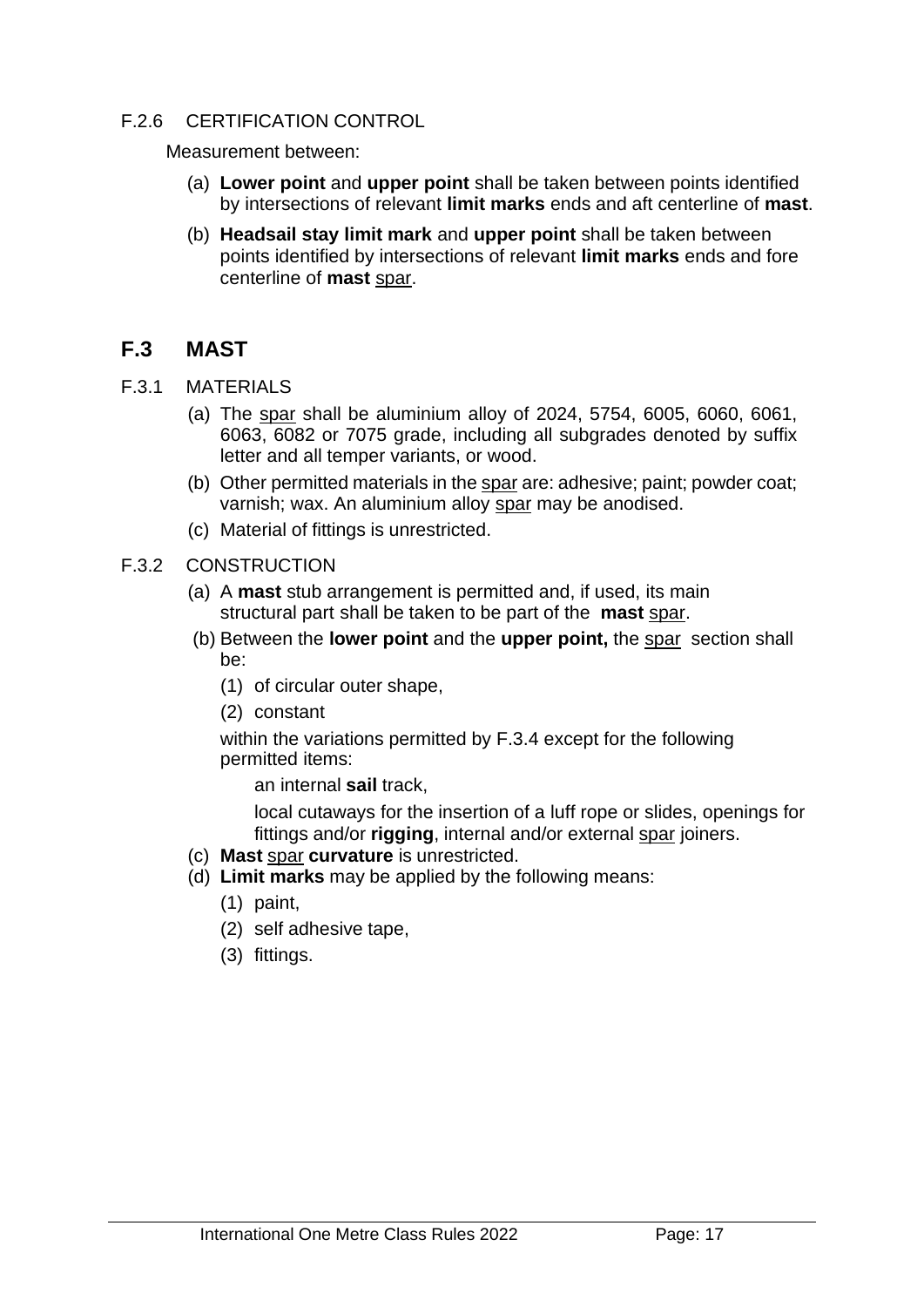#### F.3.3 FITTINGS

- (a) MANDATORY
	- (1) **Mainsail halyard(s)** fitting(s) or opening(s).
	- (2) **Shroud** fitting(s) and/or opening(s).
	- (3) Gooseneck.
	- (4) Kicking strap fitting.
- (b) OPTIONAL
	- (1) Wind indicator and/or its fitting.
	- (2) **Backstay** crane and its fitting.
	- (3) **Headsail stay** fitting and/or opening.
	- (4) **Headsail halyard** fitting and/or opening.
	- (5) Pair of **spreaders** and their fittings(s) and/or opening(s).
	- (6) **Mast** spar rings and/or loops to attach **mainsail luff** to the spar.
	- (7) **Mast** spar jackstay fittings.
	- (8) **Mainsail tack** fitting(s).
	- (9) **Mast** strut and its fitting.
	- (10) **Checkstay** fittings(s).
	- (11) Deck fitting which may function as a **mast** ram.
	- (12) Heel fitting with or without **mast** jack.
	- (13) **Corrector weights**.
	- (14) **Headsail sheet** fairlead.
- (c) CONSTRUCTION
	- (1) A **mainsail halyard** fitting may include one part that rotates with the **sail** about an axis located inside or outside the spar section.
	- (2) The **mainsail boom** spar and the kicking strap pivot points shall be aft of the **mast** spar in the regions adjacent to these points.
	- (3) Permitted fittings shall be attached to the **mast** spar.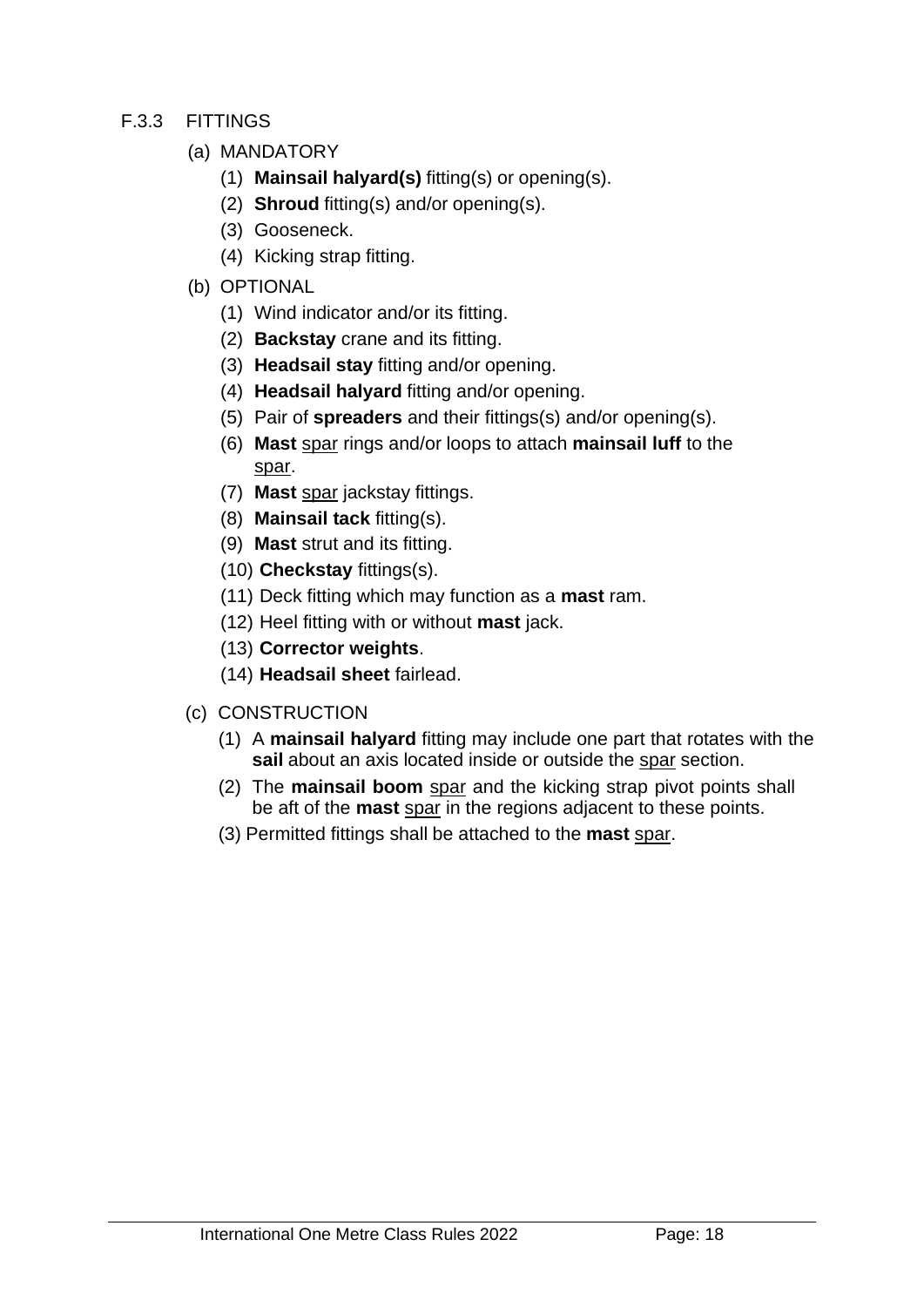| Lower point to upper point |  |
|----------------------------|--|
|                            |  |
|                            |  |
|                            |  |

Lower edge of **headsail stay limit mark** at fore sideof spar to **upper point**

Height of **checkstay rigging point** above **heel point..................**100 mm

#### **Spar**

| - between lower point and upper point<br>ignoring features permitted by<br>$F.3.2(b)$ :                                                                                           |  |
|-----------------------------------------------------------------------------------------------------------------------------------------------------------------------------------|--|
|                                                                                                                                                                                   |  |
| - difference between largest and smallest diameter0.3 mm<br>- for an aluminium spar, the difference<br>between largest and smallest value<br>along the spar of any wall thickness |  |
| Total length of local cutaways between lower point                                                                                                                                |  |
|                                                                                                                                                                                   |  |

# **F.4 BOOMS**

- F.4.1 MATERIALS
	- (a) Spars shall be aluminium alloy of 2024, 5754, 6005,6060, 6061, 6063, 6082, 7075, 7068 or 7178 grade, including all subgrades denoted by suffix letter and all temper variants, or wood.
	- (b) Other permitted materials in the spar are: adhesive, varnish, paint, wax, powder coat. An aluminium alloy spar may be anodised.
	- (c) Material of fittings is unrestricted.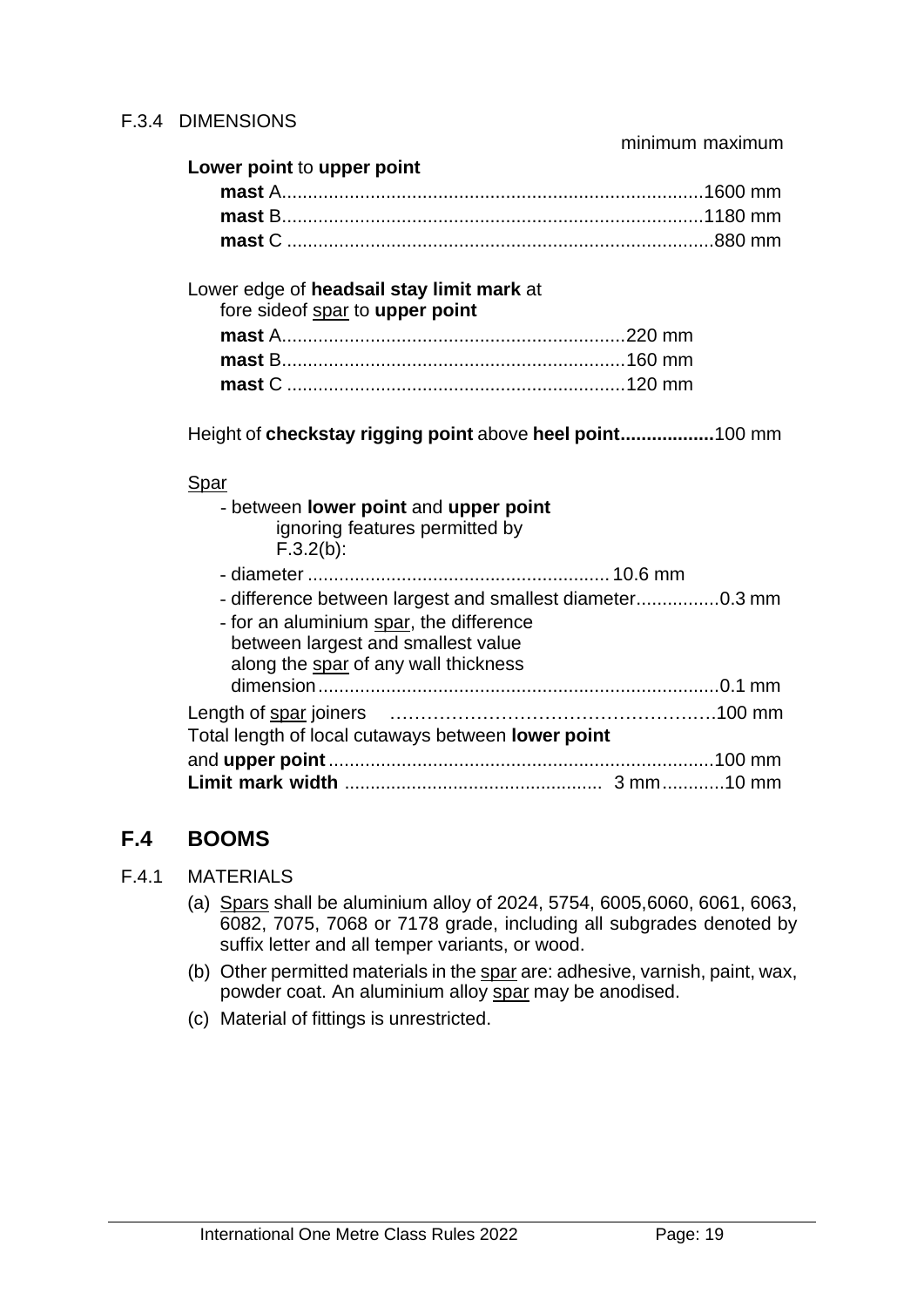#### F.4.2 CONSTRUCTION

The spar section shall be constant within the variations permitted by F.4.5 except for

- (a) the last 10 mm at each end,
- (b) openings for fittings and **rigging**.
- F.4.3 MAINSAIL BOOM FITTINGS
	- (a) MANDATORY
		- (1) **Mainsail clew** fitting(s).
		- (2) **Mainsail boom sheet** fitting(s).
		- (3) Kicking strap fitting.
	- (b) OPTIONAL
		- (1) **Mainsail tack** fitting(s).
		- (2) Gooseneck fitting.
		- (3) Opening(s) for **mainsail boom sheet** fitting.

#### F.4.4 HEADSAIL BOOM FITTINGS

- (a) MANDATORY
	- (1) **Headsail tack** and **clew** fittings.
	- (2) **Headsail boom sheet** fitting(s).
	- (3) Swivel and/or its fitting(s).

#### (b) OPTIONAL

- (1) **Headsail stay** fitting(s) or opening(s).
- (2) Topping lift fitting(s) or opening(s).
- (3) Counterweight and its attachment.
- (4) Opening(s) for **headsail boom sheet** fitting.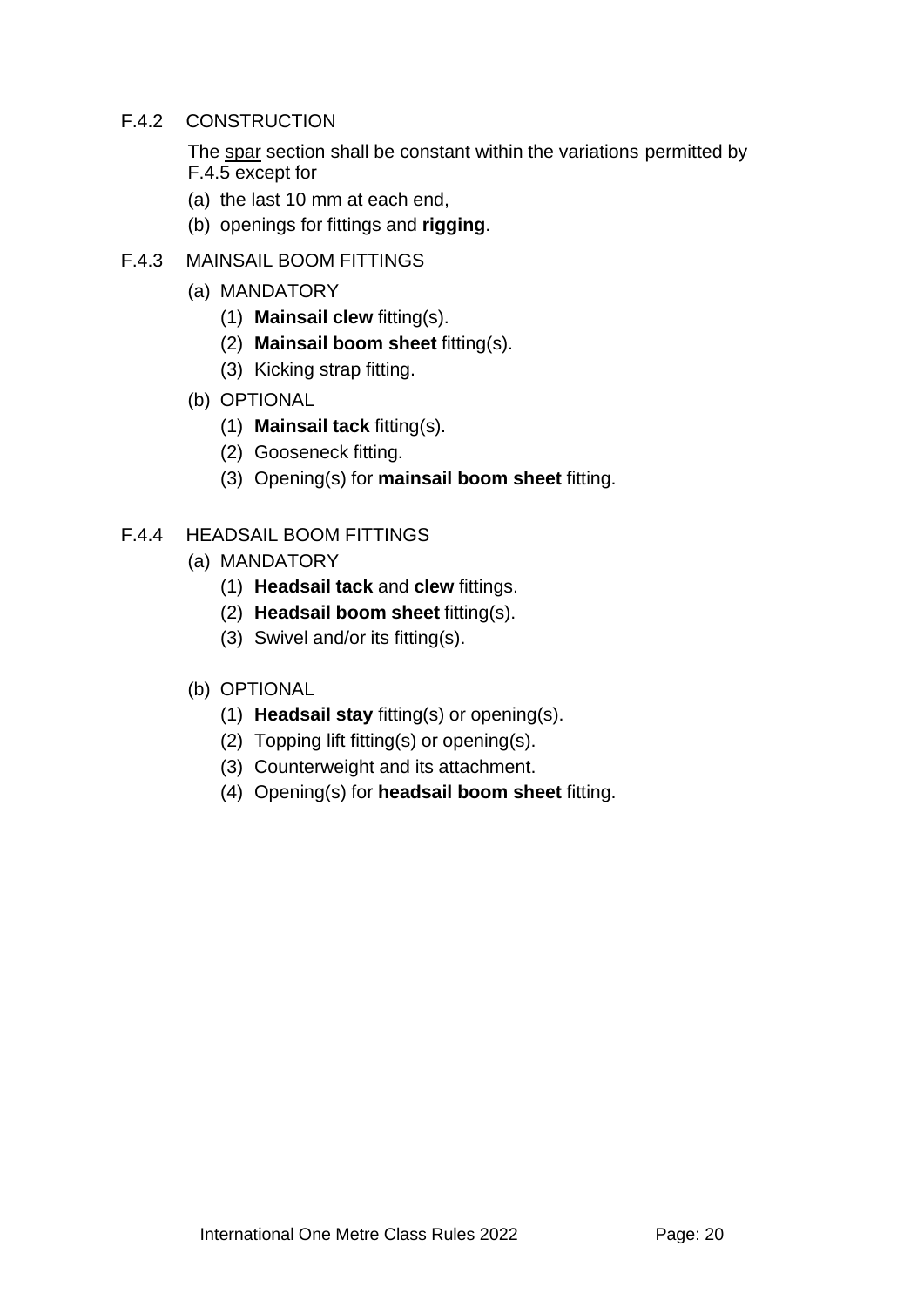#### F.4.5 DIMENSIONS

|                                                                                                   | minimum | maximum  |
|---------------------------------------------------------------------------------------------------|---------|----------|
| Spar, ignoring<br>features permitted by F.4.2, between points<br>10 mm from each end:             |         |          |
| the <b>boom</b> spar shall<br>be capable of passing through a<br>20 mm ring gauge                 |         |          |
| difference between the smallest and<br>largest value along the spar                               |         | $0.5$ mm |
| for an aluminium spar,<br>the difference between the largest and smallest<br>value along the spar |         |          |
| <b>Boom</b> spar curvature measured between points                                                |         | 3 mm     |

# **F.5 STANDING RIGGING**

F.5.1 MATERIALS

Except for terminations and the **headsail boom** swivel, the **standing rigging** shall be of steel and/or polymer.

#### F.5.2 PARTS

- (a) MANDATORY
	- (1) Pair of **shrouds**.
	- (2) **Headsail boom** swivel.
- (b) OPTIONAL
	- (1) Pair of **checkstays** if a **mast** strut is not fitted.
	- (2) A **headsail stay** less than 1 mm in diameter.
	- (3) A **mast** spar jackstay less than 1 mm in diameter.

#### F.5.3 FITTINGS

OPTIONAL

- (a) Terminations.
- (b) Length and tension adjustments.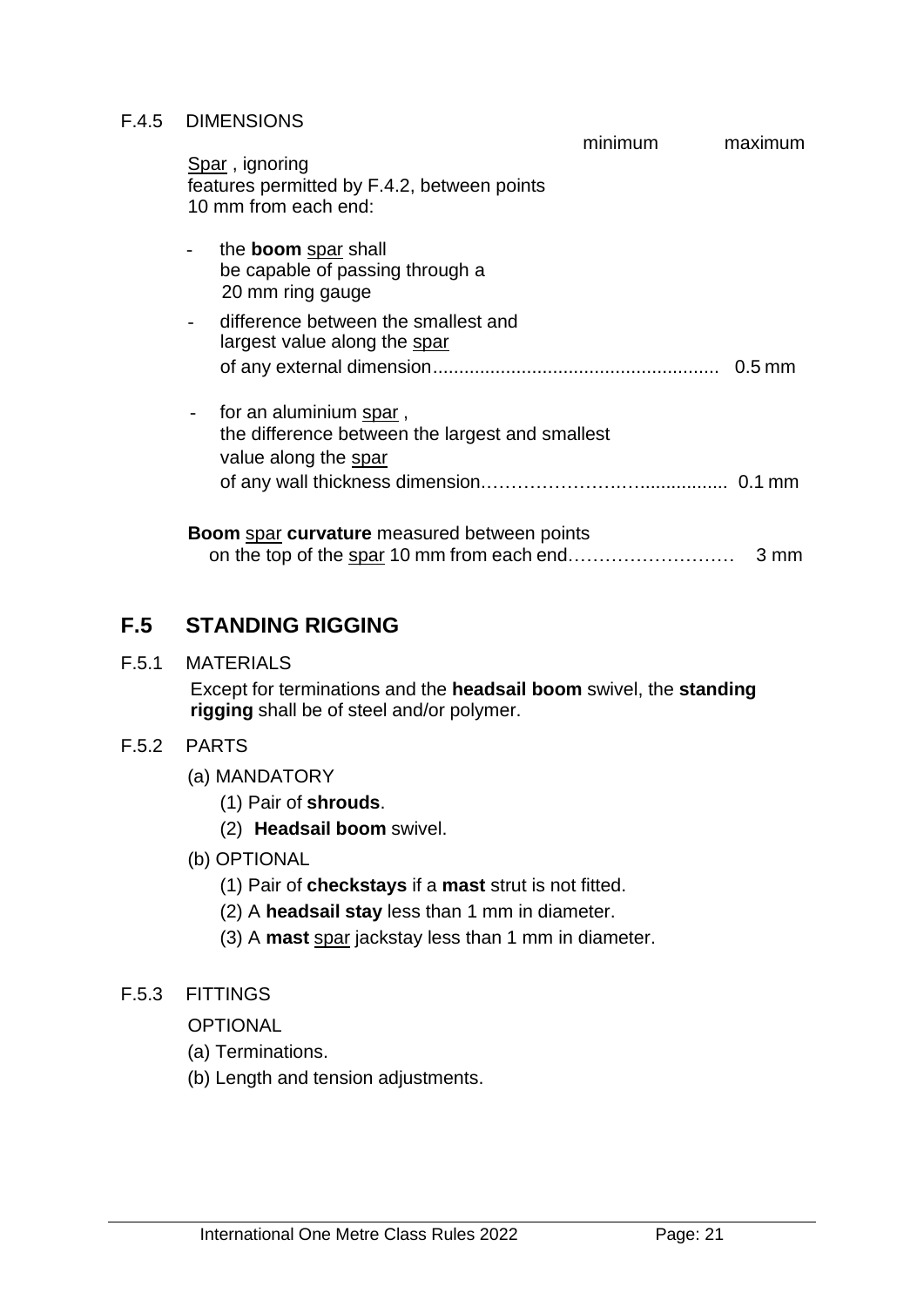# **F.6 RUNNING RIGGING**

#### F.6.1 MATERIALS

Materials of **running rigging** are unrestricted.

#### F.6.2 PARTS

- (a) MANDATORY
	- (1) **Mainsail boom sheet**.
	- (2) **Mainsail boom** kicking strap.
	- (3) **Headsail halyard**, if **headsail stay** is not fitted.
	- (4) **Headsail boom sheet**.
	- (5) **Backstay**.
- (b) OPTIONAL
	- (1) **Mainsail halyard(s).**
	- (2) **Mainsail clew** trim line.
	- (3) **Mainsail tack** trim line
	- (4) **Headsail halyard(s)**.
	- (5) **Headsail clew** trim line.
	- (6) **Headsail tack** trim line.
	- (7) **Headsail boom** topping lift.
	- (8) **Headsail boom** topping lift restraint line(s).
	- (9) A **sheet** control line.

#### F.6.3 FITTINGS

**OPTIONAL** 

- (a) Terminations.
- (b) Length and tension adjustments.
- (c) **Mainsail boom sheet** blocks, **headsail boom sheet** blocks.
- (d) A wind indicator attached to the **backstay**.

# **Section G – Sails**

# **G.1 PARTS**

- G.1.1 MANDATORY
	- (a) **Mainsail**.
	- (b) **Headsail**.

# **G.2 GENERAL**

G.2.1 RULES

**Sails** shall comply with the **class rules** in force at the time of their initial **certification control**.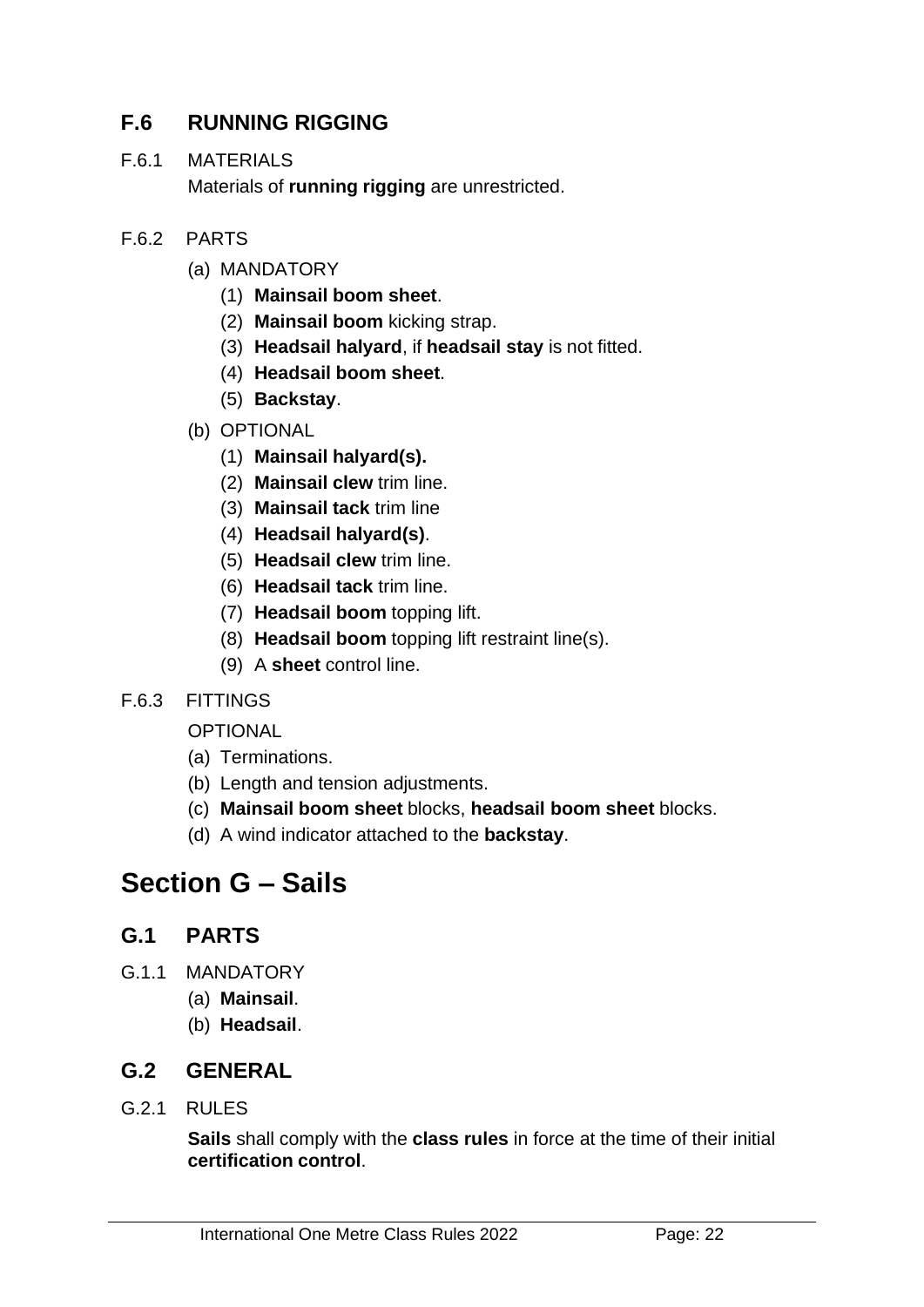#### G.2.2 CERTIFICATION

- (a) Except where **sails** are **certified** as in (b) the **official measurer** shall **certify sails** in the **tack** and shall date each with the date of **certification control**.
- (b) An MNA may appoint one or more persons at a sailmaker to **certify sails** produced by that manufacturer. A special licence shall be awarded for that purpose.
- G.2.3 SAILMAKERS

Except as in G.2.2 (b) no licence is required.

G.2.4 DEFINITIONS

Batten Point

The batten point is defined as the intersection of the **leech** and

- (a) the extended centreline of the batten or
- (b) a line of minimum length 20 mm marked on the **leech** if there is no batten.
- G.2.5 CERTIFICATION CONTROL
	- (a) During **certification control**:
		- (1) Measurements shall be taken when **sails** are placed on a flat surface,
		- (2) battens need not be removed,
		- (3) **mainsail** with the **luff** not set in a **mast** spar track may be attached to spars,
		- (4) a **headsail stay** and **mast** spar jackstay need not be removed.
		- (5) tell tales shall be ignored.
	- (b) Where a **mainsail** has a **luff** bolt rope the **luff** shall be taken as the aft edge of the luff rope.
	- (c) **Luff** slides shall be ignored when measuring **sail** dimensions provided that their total length, measured along the **luff**, does not exceed 15% of the **luff length**.
	- (d) If there is local curvature and/or irregularity in the **sail edge** leading into a corner point, the **sail edges** shall be extended by straight lines as in ERS G.4.
	- (e) Where there is a hollow in **sail leech** or **luff** and measurement point(s) fall in the hollow:
		- (1) On the **mainsail**:
			- (i) between the **aft head point** and nearest batten point,
			- (ii) between adjacent batten points,
			- (iii) between the **clew point** and adjacent batten point,
			- (iv) anywhere in the **luff,**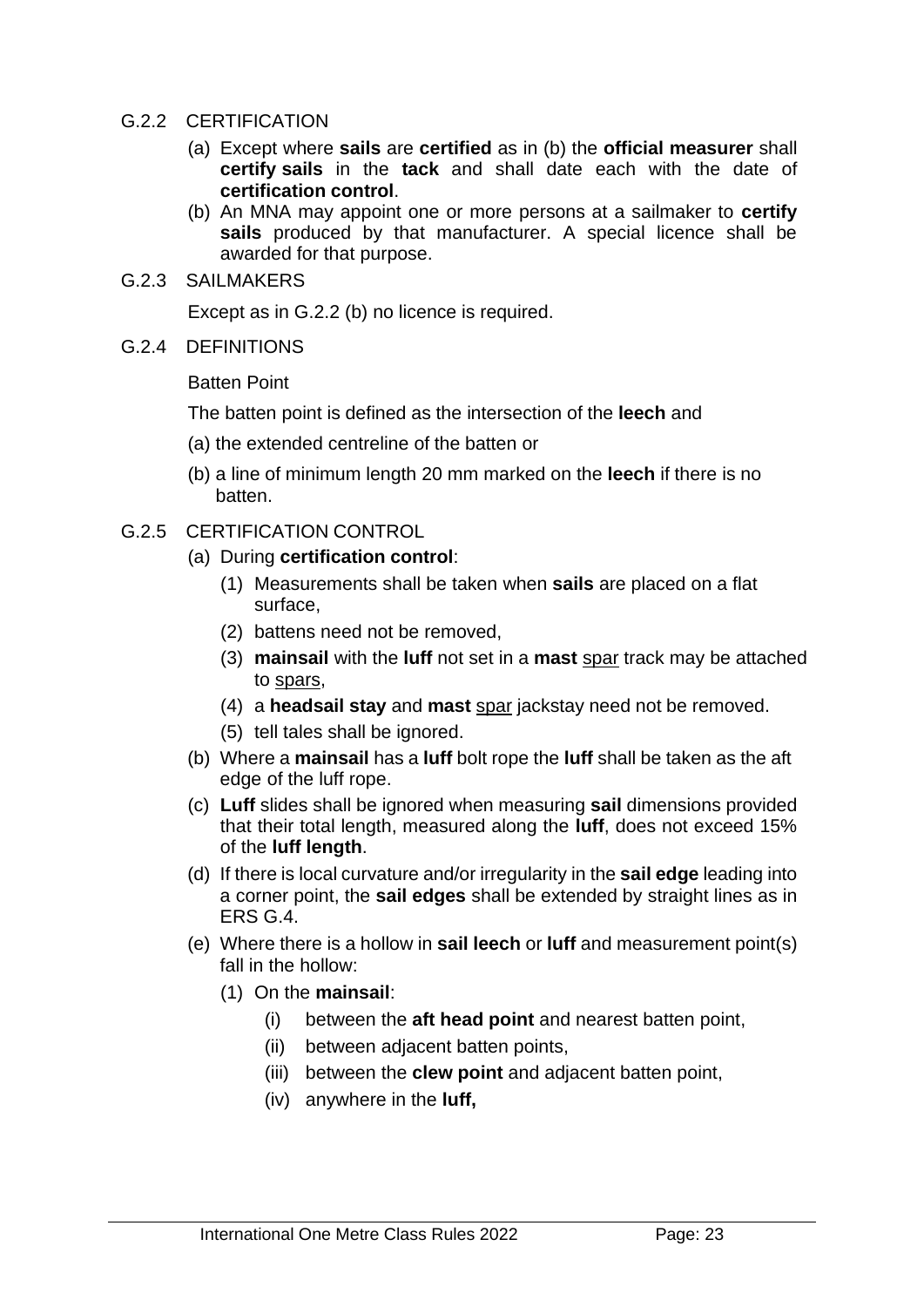- (2) On the **headsail**:
	- (i) anywhere in the **luff**

#### (3) at an **attachment**

the **sail** shall be flattened out in the area of the **sail edge**, the **sail edge** hollow shall be bridged by a straight line and the shortest distance from the measurement point to the straight line shall be measured. The distance shall be added to the measurement being taken as shown in I.4.

## **G.3 MAINSAIL**

#### G.3.1 CONSTRUCTION

- (a) MANDATORY
	- (1) The construction shall be: **soft sail**, **single ply sail**.
	- (2) The **body of the sail** shall consist of the same **ply** throughout.
	- (3) The **sail** shall have three battens at the leech or lines marked on the **leech** as defined in G.2.4(b) if there are no battens.
	- (4) Except within the leech stiffening zones, see I.3, the **leech** shall not extended aft of straight lines between:
		- (i) the **aft head point** and the nearest batten point,
		- (ii) adjacent batten points,
		- (iii) the **clew point** and the nearest batten point.

where the batten points are to be taken as defined in G.2.4.

- (5) The **foot** shall not extend below a straight line between **tack point** and **clew point**.
- (6) A class insignia on each side.

#### (b) OPTIONAL

- (1) **Tabling**, which at the **luff** may form a pocket for a **mast** spar jackstay.
- (2) One or two cringles and/or openings at the **head.**
- (3) One cringle and/or openings at each of the **clew** and **tack.**
- (4) **Luff** openings for **mast** spar rings and/or loops for **mast** spar jackstay fittings.
- (5) **Luff** bolt rope.
- (6) **Luff** track slides.
- (7) **Luff** fittings for **mast** spar rings and/or loops.
- (8) **Luff** fittings for **mast** spar jackstay.
- (9) **Primary reinforcement** specified at G.3.3.
- (10)**Secondary reinforcement** specified at G.3.3.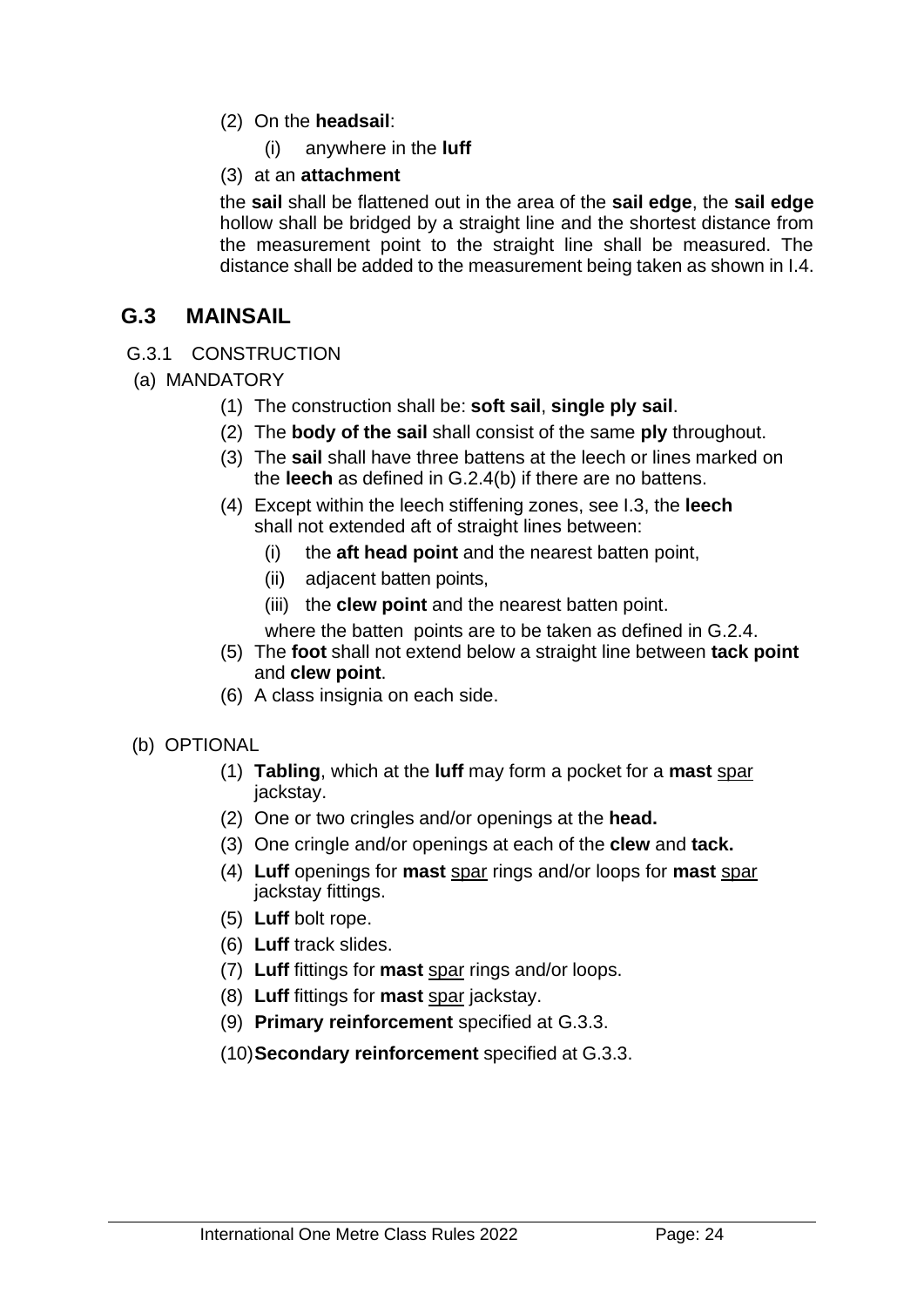- (11) **Primary reinforcement** and/or **stiffening** within the leech stiffening zones defined by the template as shown in I.3.
- (12) Tell tales.
- (13) Not more than three **sail** shape indicator stripes, applied using paint or ink.
- (14) Sailmaker labels.

#### G.3.2 CONSTRUCTION TECHNIQUES

- (a) Following construction techniques may be used:
	- (1) Panelled **sails** with two, three or four parts joined by **seams** which shall not deviate more than 10 mm from a straight line between **luff**  and **leech**. Except for stitching, **seam width** shall include the joining techniques used at **seams**.
	- (2) One panel **sails** with or without three dimensional shape added by heat and/or force.
- (b) The following are allowed where parts are joined or added as permitted in G.3.1 and G.3.2: welding; gluing; bonding with selfadhesive tapes/materials, stitching.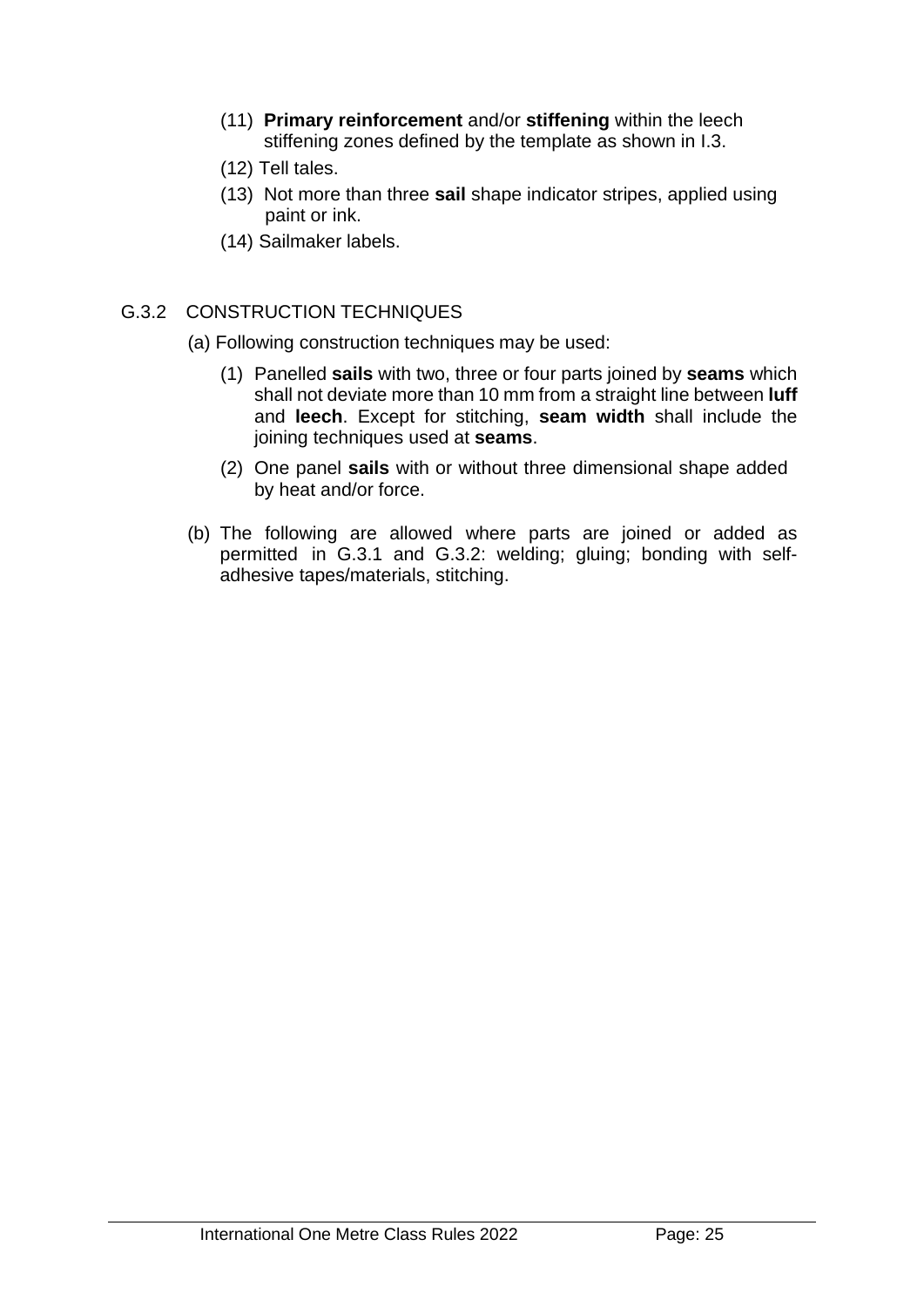minimum maximum

| Foot length:<br>350 mm 360 mm<br>340 mm 350 mm<br>310 mm 320 mm<br><b>Quarter width:</b><br>305 mm 315 mm<br>295 mm 305 mm<br>265 mm 275 mm<br>Half width:<br>235 mm 245 mm<br>225 mm 235 mm<br>205 mm 215 mm<br>Three-quarter width:<br>135 mm  145 mm<br>130 mm  140 mm<br><b>Primary reinforcement:</b><br>from nearest sail corner measurement point 125 mm<br>Secondary reinforcement:<br>from nearest sail corner measurement point 125 mm<br>at luff fittings, luff slides and/or luff openings20 mm<br>Seam to nearest sail corner measurement point 150 mm<br>Batten length:<br>Batten point, as defined in G.2.4, to nearest leech point  20 mm<br>With the exception of luff slides, largest luff fitting | Leech length: |  |
|----------------------------------------------------------------------------------------------------------------------------------------------------------------------------------------------------------------------------------------------------------------------------------------------------------------------------------------------------------------------------------------------------------------------------------------------------------------------------------------------------------------------------------------------------------------------------------------------------------------------------------------------------------------------------------------------------------------------|---------------|--|
|                                                                                                                                                                                                                                                                                                                                                                                                                                                                                                                                                                                                                                                                                                                      |               |  |
|                                                                                                                                                                                                                                                                                                                                                                                                                                                                                                                                                                                                                                                                                                                      |               |  |
|                                                                                                                                                                                                                                                                                                                                                                                                                                                                                                                                                                                                                                                                                                                      |               |  |
|                                                                                                                                                                                                                                                                                                                                                                                                                                                                                                                                                                                                                                                                                                                      |               |  |
|                                                                                                                                                                                                                                                                                                                                                                                                                                                                                                                                                                                                                                                                                                                      |               |  |
|                                                                                                                                                                                                                                                                                                                                                                                                                                                                                                                                                                                                                                                                                                                      |               |  |
|                                                                                                                                                                                                                                                                                                                                                                                                                                                                                                                                                                                                                                                                                                                      |               |  |
|                                                                                                                                                                                                                                                                                                                                                                                                                                                                                                                                                                                                                                                                                                                      |               |  |
|                                                                                                                                                                                                                                                                                                                                                                                                                                                                                                                                                                                                                                                                                                                      |               |  |
|                                                                                                                                                                                                                                                                                                                                                                                                                                                                                                                                                                                                                                                                                                                      |               |  |
|                                                                                                                                                                                                                                                                                                                                                                                                                                                                                                                                                                                                                                                                                                                      |               |  |
|                                                                                                                                                                                                                                                                                                                                                                                                                                                                                                                                                                                                                                                                                                                      |               |  |
|                                                                                                                                                                                                                                                                                                                                                                                                                                                                                                                                                                                                                                                                                                                      |               |  |
|                                                                                                                                                                                                                                                                                                                                                                                                                                                                                                                                                                                                                                                                                                                      |               |  |
|                                                                                                                                                                                                                                                                                                                                                                                                                                                                                                                                                                                                                                                                                                                      |               |  |
|                                                                                                                                                                                                                                                                                                                                                                                                                                                                                                                                                                                                                                                                                                                      |               |  |
|                                                                                                                                                                                                                                                                                                                                                                                                                                                                                                                                                                                                                                                                                                                      |               |  |
|                                                                                                                                                                                                                                                                                                                                                                                                                                                                                                                                                                                                                                                                                                                      |               |  |
|                                                                                                                                                                                                                                                                                                                                                                                                                                                                                                                                                                                                                                                                                                                      |               |  |
|                                                                                                                                                                                                                                                                                                                                                                                                                                                                                                                                                                                                                                                                                                                      |               |  |
|                                                                                                                                                                                                                                                                                                                                                                                                                                                                                                                                                                                                                                                                                                                      |               |  |
|                                                                                                                                                                                                                                                                                                                                                                                                                                                                                                                                                                                                                                                                                                                      |               |  |
|                                                                                                                                                                                                                                                                                                                                                                                                                                                                                                                                                                                                                                                                                                                      |               |  |
|                                                                                                                                                                                                                                                                                                                                                                                                                                                                                                                                                                                                                                                                                                                      |               |  |
|                                                                                                                                                                                                                                                                                                                                                                                                                                                                                                                                                                                                                                                                                                                      |               |  |
|                                                                                                                                                                                                                                                                                                                                                                                                                                                                                                                                                                                                                                                                                                                      |               |  |
|                                                                                                                                                                                                                                                                                                                                                                                                                                                                                                                                                                                                                                                                                                                      |               |  |
|                                                                                                                                                                                                                                                                                                                                                                                                                                                                                                                                                                                                                                                                                                                      |               |  |
|                                                                                                                                                                                                                                                                                                                                                                                                                                                                                                                                                                                                                                                                                                                      |               |  |
|                                                                                                                                                                                                                                                                                                                                                                                                                                                                                                                                                                                                                                                                                                                      |               |  |
|                                                                                                                                                                                                                                                                                                                                                                                                                                                                                                                                                                                                                                                                                                                      |               |  |
|                                                                                                                                                                                                                                                                                                                                                                                                                                                                                                                                                                                                                                                                                                                      |               |  |
|                                                                                                                                                                                                                                                                                                                                                                                                                                                                                                                                                                                                                                                                                                                      |               |  |
|                                                                                                                                                                                                                                                                                                                                                                                                                                                                                                                                                                                                                                                                                                                      |               |  |
|                                                                                                                                                                                                                                                                                                                                                                                                                                                                                                                                                                                                                                                                                                                      |               |  |
|                                                                                                                                                                                                                                                                                                                                                                                                                                                                                                                                                                                                                                                                                                                      |               |  |
|                                                                                                                                                                                                                                                                                                                                                                                                                                                                                                                                                                                                                                                                                                                      |               |  |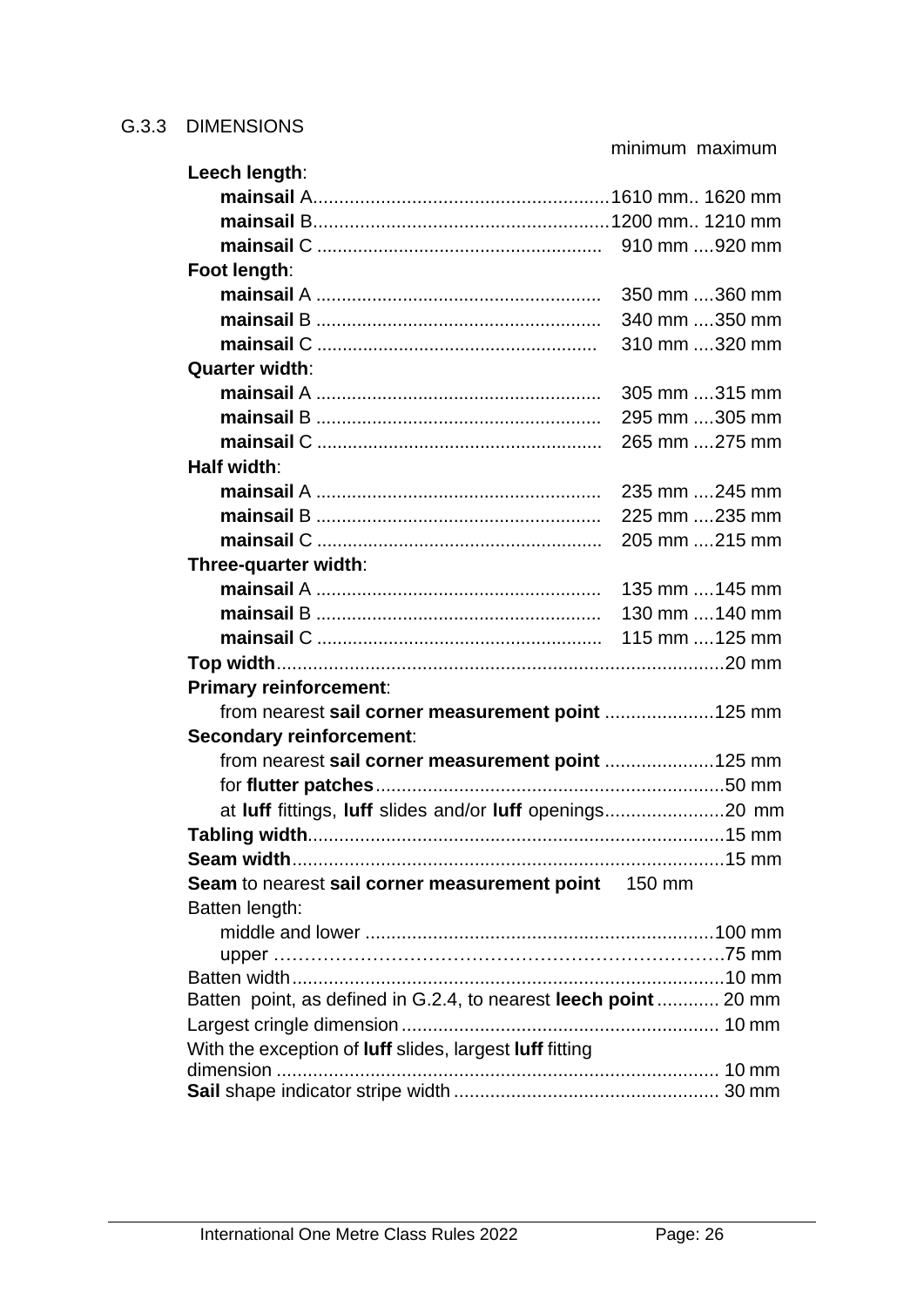# **G.4 HEADSAIL**

- G.4.1 CONSTRUCTION
	- (a) MANDATORY
		- (1) The construction shall be: **soft sail**, **single ply sail**.
		- (2) The **body of the sail** shall consist of the same **ply** throughout.
		- (3) Except within the leech stiffening zones, see I.3, the **leech** shall not extend aft of a straight line between the **aft head point** and the **clew point**.
		- (4) The **foot** shall not extend below a straight line between **tack point** and **clew point**.
	- (b) OPTIONAL
		- (1) **Tabling**, which at the **luff** may form a pocket for a **headsail stay**.
		- (2) One or two cringles and/or openings at the **head.**
		- (3) One cringle and/or openings at each of the **clew** and **tack.**
		- (4) **Headsail stay** slides and/or loops.
		- (5) **Primary reinforcement** specified at G.4.3.
		- (6) **Secondary reinforcement** specified at G.4.3.
		- (7) Not more than two battens at the **leech**.
		- (8) **Primary reinforcement** and/or **stiffening** within the leech stiffening zones defined by the template as shown in I.3.
		- (9) Tell tales.
		- (10)Not more than two **sail** shape indicator stripes, applied using paint or ink.
		- (11) Sailmaker labels.

#### G.4.2 CONSTRUCTION TECHNIQUES

- (a) Following construction techniques may be used:
	- (1) Panelled **sails** with two or three parts joined by **seams** which shall not deviate more than 10 mm from straight line between **luff** and **leech**. Except for stitching, **seam width** shall include the joining techniques used at **seams**.
	- (2) One-panelled **sails** with or without three dimensional shape added by heat and/or force.
- (b) The following are allowed where parts are joined or added as permitted in G.4.1 and G.4.2: welding; gluing; bonding with selfadhesive tapes/materials, stitching.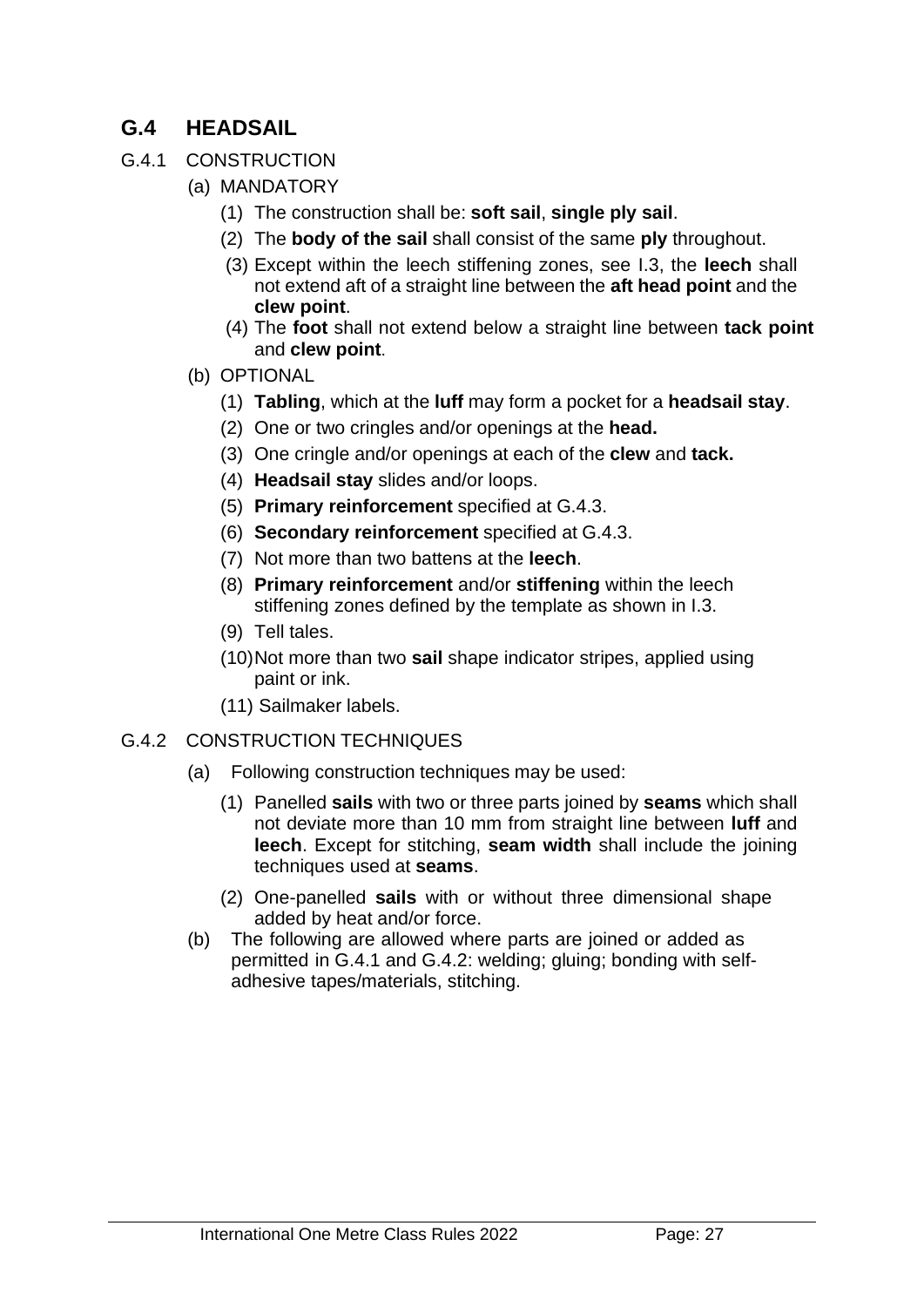minimum maximum

| Luff length:                                                 |                |  |
|--------------------------------------------------------------|----------------|--|
|                                                              |                |  |
|                                                              | 980 mm 990 mm  |  |
|                                                              | 730 mm 740 mm  |  |
| Leech length:                                                |                |  |
|                                                              |                |  |
|                                                              | 900 mm 910 mm  |  |
|                                                              | 655 mm 665 mm  |  |
| Foot length:                                                 |                |  |
|                                                              | 375 mm 385 mm  |  |
|                                                              | 340 mm 350 mm  |  |
|                                                              | 290 mm 300 mm  |  |
| Half width:                                                  |                |  |
|                                                              | 185 mm  195 mm |  |
|                                                              | 165 mm  175 mm |  |
|                                                              | 140 mm  150 mm |  |
|                                                              |                |  |
| <b>Primary reinforcement:</b>                                |                |  |
| from nearest sail corner measurement point 125 mm            |                |  |
| <b>Secondary reinforcement</b>                               |                |  |
| from nearest sail corner measurement point 125 mm            |                |  |
|                                                              |                |  |
|                                                              |                |  |
|                                                              |                |  |
|                                                              |                |  |
| Seam to nearest sail corner measurement point 100 mm         |                |  |
|                                                              |                |  |
|                                                              |                |  |
| <b>Clew point</b> to lower batten point as defined in G.2.4: |                |  |
|                                                              | 400 mm 430 mm  |  |
|                                                              | 285 mm 315 mm  |  |
|                                                              | 205 mm 235 mm  |  |
| Clew point to upper batten point as defined in G.2.4:        |                |  |
|                                                              | 820 mm 850 mm  |  |
|                                                              | 590 mm 620 mm  |  |
|                                                              |                |  |
|                                                              |                |  |
|                                                              |                |  |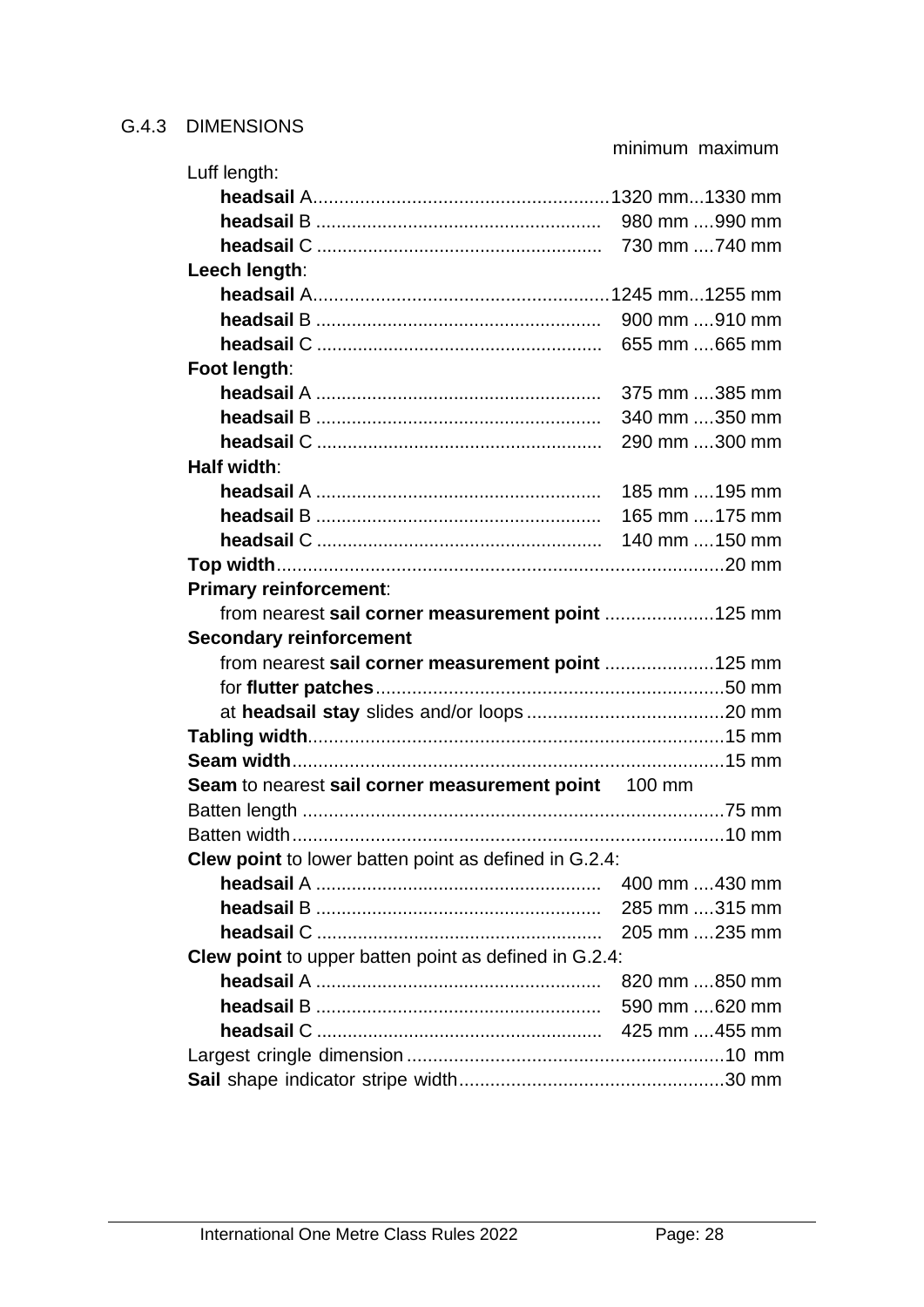# **Section H – Measurement**

# **H.1 MEASUREMENTS**

- H.1.1 Maximum and minimum values of limitations in the **class rules** shall be taken as absolute limiting values.
- H.1.2 Weight measurements shall be measured using equipment with a resolution of 1 gram or less.
- H.1.3 Linear measurements shall be taken in millimetres to the same resolution as the relevant class rule.
- H.1.4 Measurements shall be rounded up to the nearest relevant decimal point before comparison with a maximum limiting value.
- H.1.5 Measurements shall be rounded down to the nearest relevant decimal point before comparison with a minimum limiting value.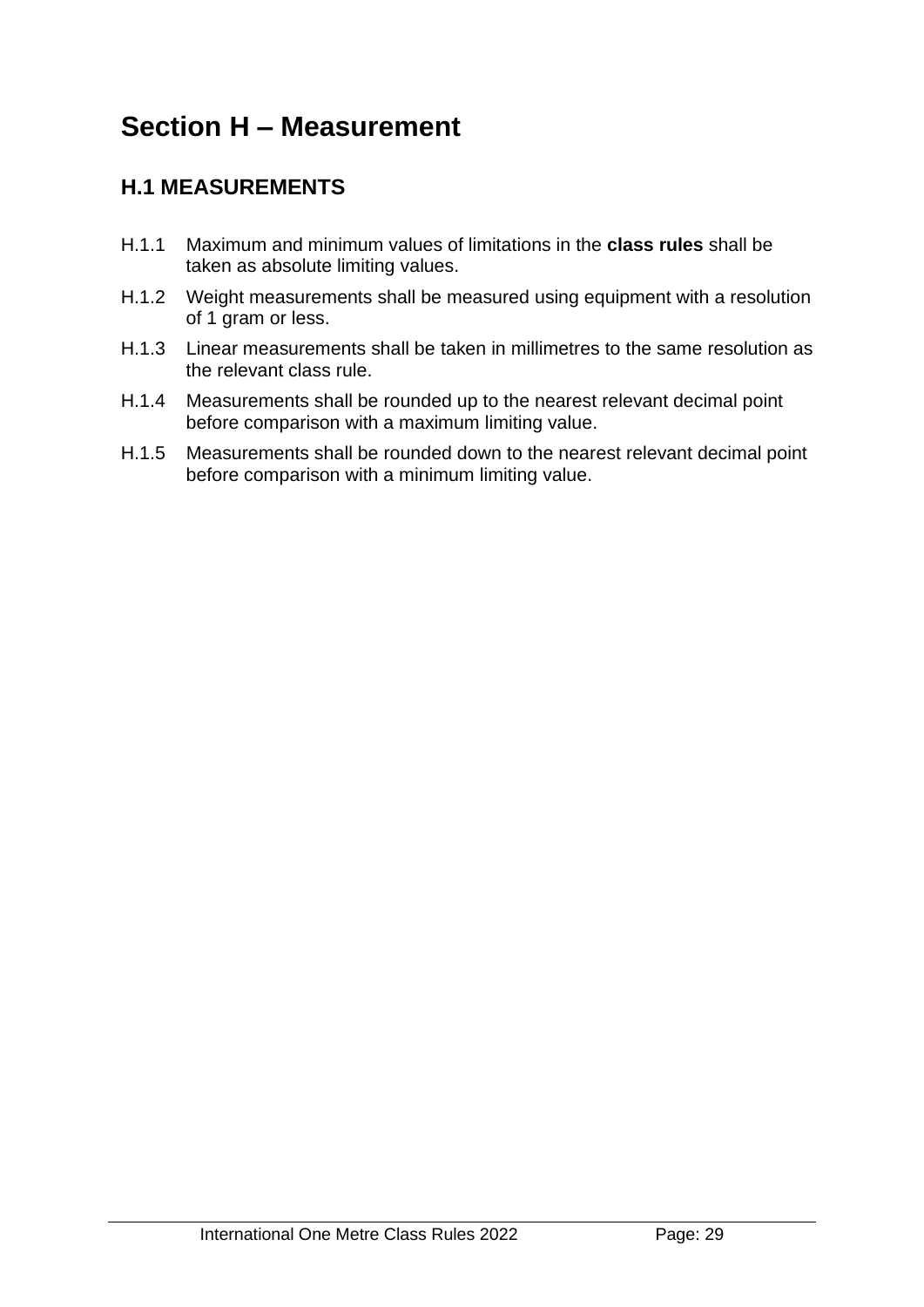# **Section I – Illustrations**

# **I.1 CLASS INSIGNIA**





a) Class logo shall be black colored. White logo maybe used for contrast.

# **I.1.1 HONOR AWARD SKIPPERS INSIGNIA**

Respecting the valued traditions of the International One Metre Class, all Honour Award skippers are requested to display their highest award on their **mainsail**.

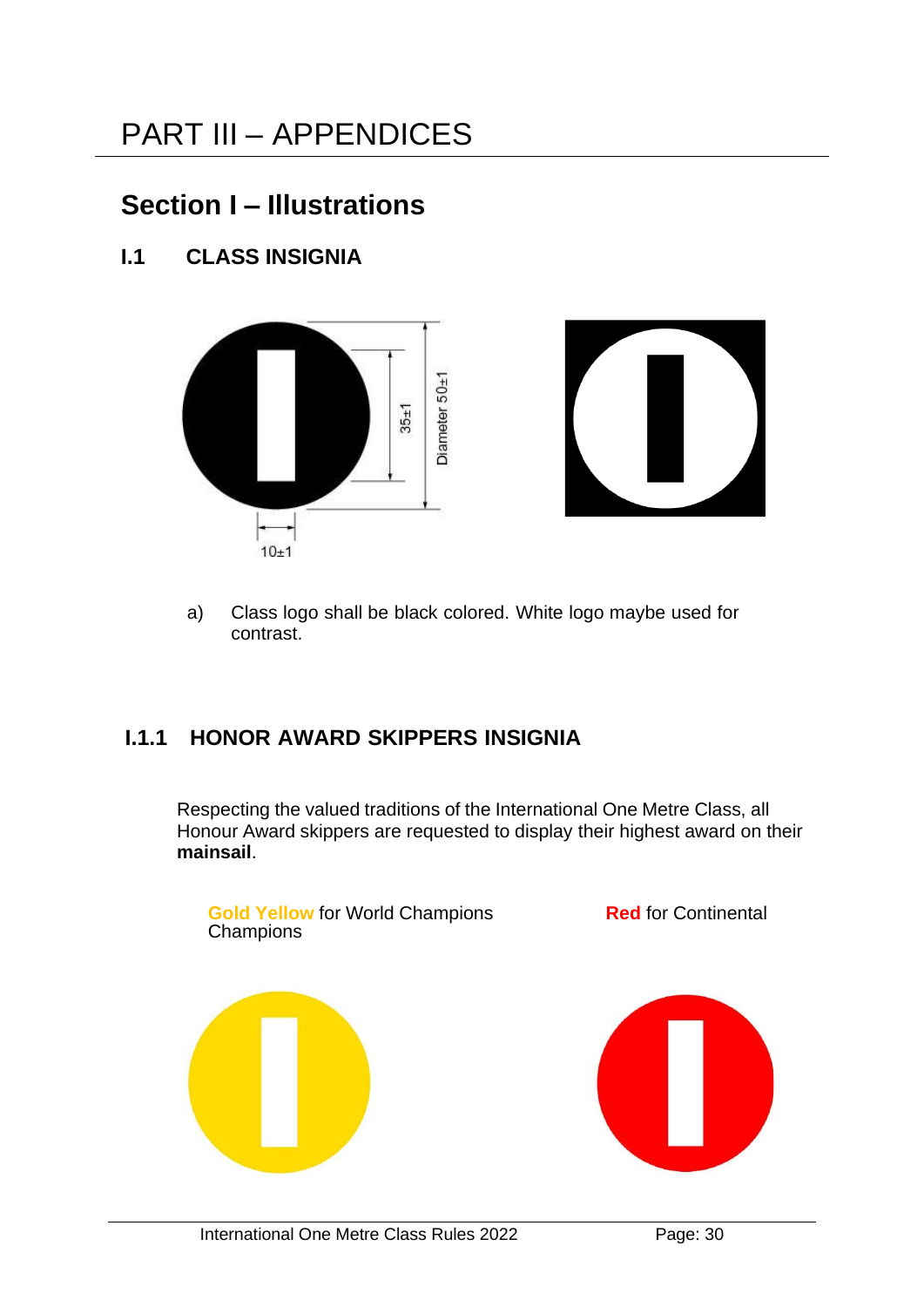# **I.2 TRANSVERSE HULL HOLLOWS**

## Rule D.2.2(b)(3)

The **hull** shall not have transverse hollows in the undersurface of the **hull** that exceed 3 mm when tested parallel to the **waterplane**.

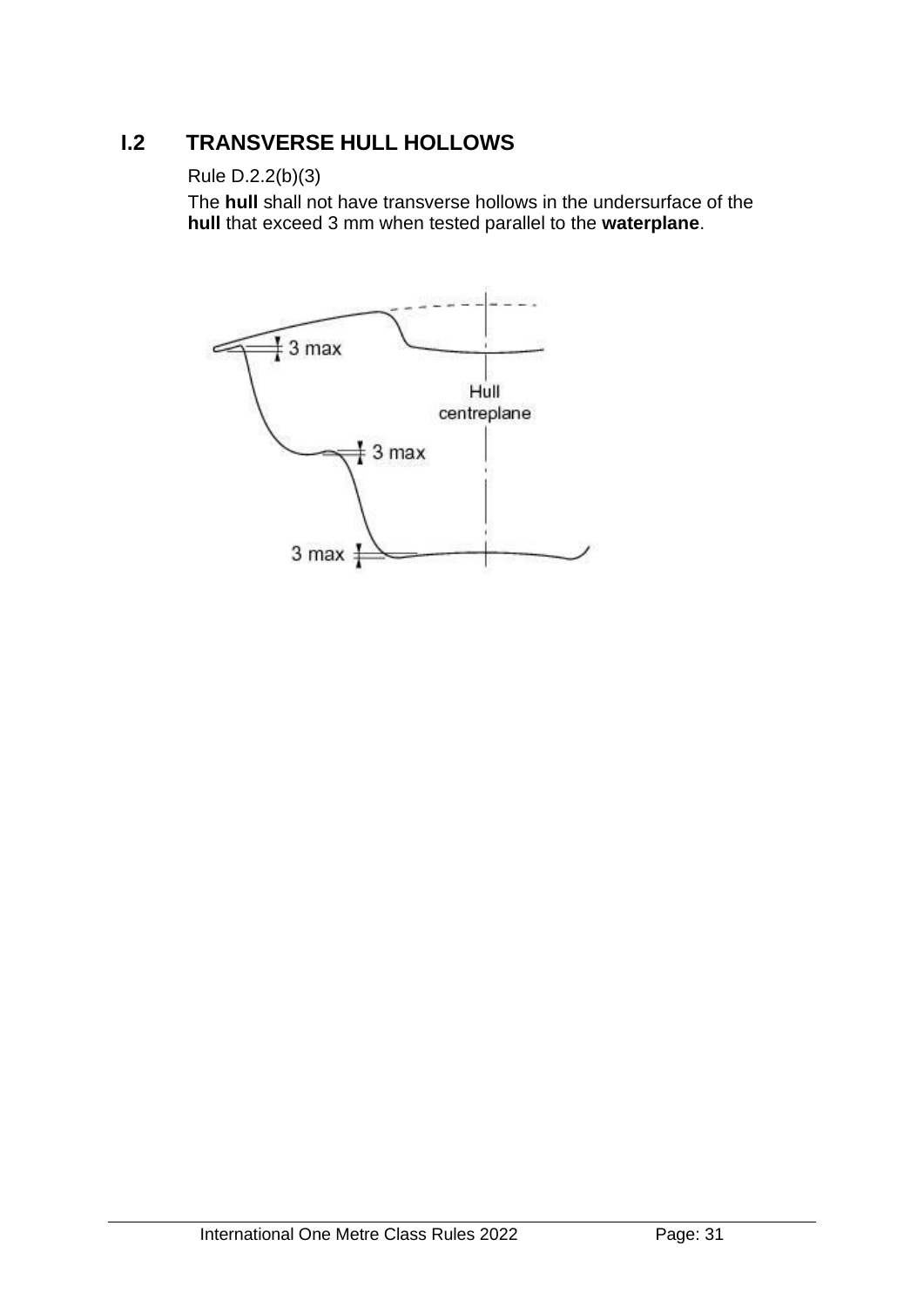# **I.3 LEECH STIFFENING ZONE**

#### I.3.1 DEFINITION

A leech stiffening zone is a region of a **sail** defined by a leech stiffening zone template as described in I.3.2 and positioned as described in I.3.3.





#### I.3.3 TEMPLATE POSITIONING



It shall be possible to place the template in a single position so that

- (1) its datum point is over the relevant batten point,
- (2) its long edges cut the **leech** and
- (3) it covers any **primary reinforcement** and/or **stiffening**.